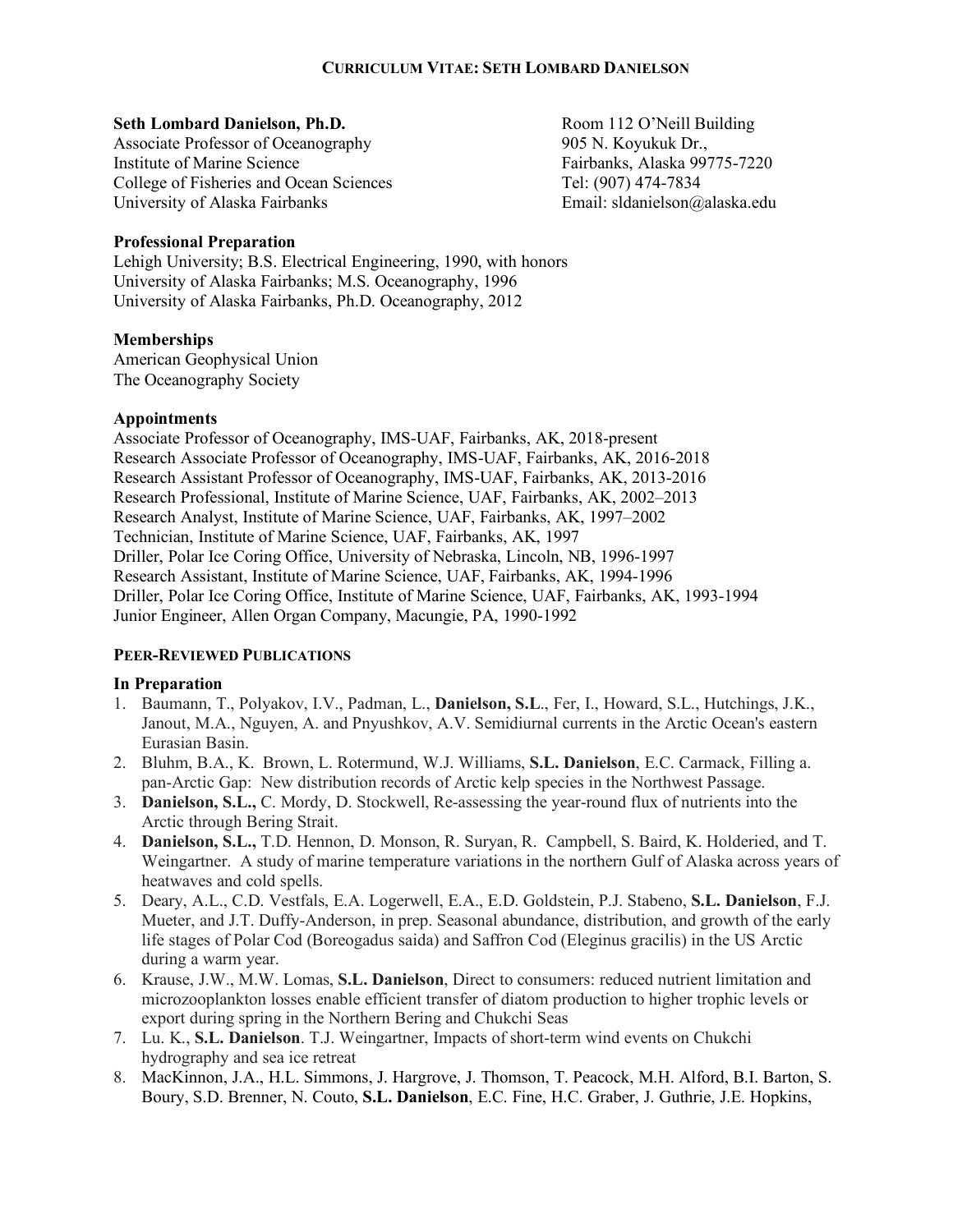S.R. Jayne, T. Klenz, C.M. Lee, Y.D. Lenn, A.J. Lucas, B. Lund, C. Mahaffey, L.Norman, L. Rainville, M.M. Smith, S. Torres-Valdes, and K.R. Wood, in review. A warm jet in a cold ocean: subduction and heat storage in the new Arctic

9. Zinkann, A.M.J. Wooler, M.B. Leigh, **S.L. Danielson**, G. Gibson, and K. Iken, Digging deep: Depth distribution of organic carbon sources in Arctic Chukchi Sea sediments

### **In Review**

- 1. Bluhm, B.A., M.A. Janout, **S.L. Danielson**, I. Ellingsen, M. Gavrilo, J.M. Grebmeier, R.R. Hopcroft, K. Iken, R.B. Ingvaldsen, L.L Jørgensen, K.N. Kosobokova, R. Kwok, I.V. Polyakov, P.E. Renaud and E.C. Carmack, in review. The pan-Arctic continental slope: sharp gradients of physical processes affect pelagic and benthic ecosystems, *Front. Mar. Sci. Global Change and the Future Ocean*
- 2. **Danielson, S.L**., Glacier Bay Oceanographic Monitoring Program Analysis of Observations, 1993- 2016. Natural Resource Technical Report NPS/XXXX/NRTR—20XX/XXX. National Park Service, Fort Collins, Colorado.
- 3. O'Daly, S.H., **S.L. Danielson**, S.M Hardy, R.R. Hopcrot, C. Lalande, D.A. Stockwell, and A.M.P. McDonnell, Extraordinary carbon fluxes on the Pacific Arctic shelf driven by low particle-associated microbial respiration, *Front. Mar. Sci. Global Change and the Future Ocean*.

### **Published**

- 1. Copeman, L., M. Spencer, R. Heintz, J. Vollenweider, A. Sremba, T. Helser, L. Logerwell, L. Sousa, **S.L. Danielson,** A. Pinchuk and B. Laurel, 2020. Ontogenetic patterns in lipid and fatty acid biomarkers of juvenile polar cod (Boreogadus saida) and saffron cod (Eleginus gracilis) from across the Alaska Arctic. *Polar Biology*
- 2. **Danielson, S.L.,** O. Ahkinga, C. Ashjian, E. Basyuk, L.W. Cooper, L. Eisner, E. Farley, K.B. Iken, J.M. Grebmeier, L. Juranek, G. Khen, S. Jayne, T. Kikuchi, C. Ladd, K. Lu, R. McCabe, G.W.K. Moore, S. Nishino, S.R. Okkonen, F. Ozenna, R.S. Pickart, I. Polyakov, P.J. Stabeno, K. Wood, W.J. Williams, R.A. Woodgate, T.J. Weingartner, 2020. Manifestation and consequences of warming and altered heat fluxes over the Bering and Chukchi Sea continental shelves. Accepted for publication by *Deep-Sea Res. II: Topical Studies in Oceanogr.*, https://doi.org/10.1016/j.dsr2.2020.104781
- 3. **Danielson, S.L.,** D.F. Hill, K.S. Hedstrom, J. Beamer and E. Curchitser, 2020. Coupled terrestrial hydrological and ocean circulation modeling across the Gulf of Alaska coastal interface. *J. Geophys. Res.-Oceans, https://doi.org/10.1029/2019JC015724*
- 4. **Danielson, S.L**., T.D Hennon, K.S.Hedstrom, A. Pnyushkov, I.V. Polyakov, E. Carmack, K.Filchuk, M.A. Janout, M. Makhotin, W.J. Williams, L. Padman, 2020. Oceanic routing of wind-sourced energy along the Arctic continental shelves, *Front. Mar. Sci. - Global Change and the Future Ocean*, DOI: 10.3389/fmars.2020.00509
- 5. Hauri, C., C. Schultz, K. Hedstrom, **S.L. Danielson**, B. Irving, S.C. Doney, R. Dussin, E.N. Curchitser, D.F. Hill, and C.A. Stock, in review. A regional hindcast model simulating ecosystem dynamics, inorganic carbon chemistry and ocean acidification in the Gulf of Alaska, *Biogeosci*.
- 6. Huntington, H.P., **S.L. Danielson**, F.K. Wiese, M. Baker, P. Boveng, J.J. Citta, A. De Robertis, D.M. Dickson, E. Farley, J.C. George, K. Iken, D.G. Kimmel, K. Kuletz, C. Ladd, R. Levine, L. Quakenbush, P. Stabeno, K.M Stafford, D. Stockwell and C. Wilson, 2020. Evidence suggests potential transformation of the Pacific Arctic ecosystem is underway. *Nature Climate Change*, 10(4), pp.342-348
- 7. Jakobsson, M., L.A. Mayer, C. Bringensparr, C. F. Castro, R. Mohammad, P. Johnson, T. Ketter, D, Accettella, D, Amblas, L, An, J.E. Arndt, M. Canals, J.L. Casamor, N. Chauché, B. Coakley, **S.L. Danielson**, M. Demarte, M.L. Dickson, Boris Dorschel, J.A. Dowdeswell, S. Dreutter, AC. Fremand, D Gallant, J.K. Hall, L Hehemann, H. Hodnesdal, J. Hong, R. Ivaldi, E. Kane, I. Klaucke, D.W. Krawczyk, Y. Kristoffersen<sup>2</sup>, B.R. Kuipers, R. Millan, G. Masetti, M. Morlighem, R. Noormets, M. M. Prescott, M. Rebesco, E. Rignot, I. Semiletov, A.J. Tate, P. Travaglini, I. Velicogna, P.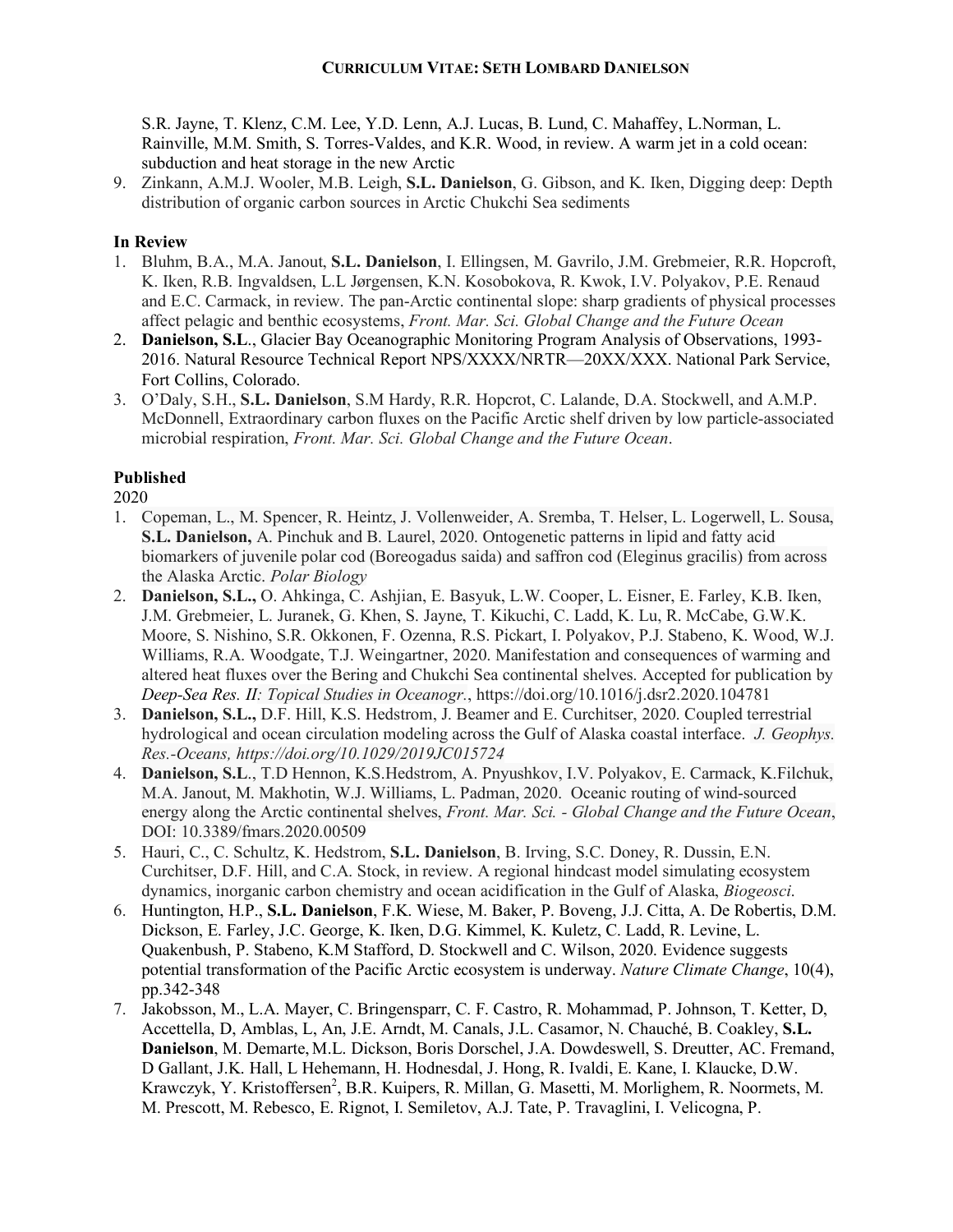Weatherall, W. Weinrebe, J.K. Willis, M. Wood, Y. Zarayskaya, T. Zhang,M. Zimmermann, K.B. Zinglersen, The International Bathymetric Chart of the Arctic Ocean Version 4.0, *Nature Scientific Data.*

- 8. Lalande, C., Grebmeier, J.M., Hopcroft, R.R. and **Danielson, S.L.,** 2020. Annual cycle of export fluxes of biogenic matter near Hanna Shoal in the northeast Chukchi Sea. *Deep-Sea Res. II: Topical Studies in Oceanogr.*, p.104730.
- 9. Lovvorn, J.R., Rocha, A.R., **Danielson, S.L.,** Cooper, L.W., Grebmeier, J.M. and Hedstrom, K.S., 2020. Predicting sediment organic carbon and related food web types from a physical oceanographic model on a subarctic shelf. *Mar. Ecol. Prog. Ser.*, *633*, pp.37-54.
- 10. Lu, K., **S.L. Danielson,** K.S. Hedstrom, and T.J. Weingartner, 2020. Assessing the role of oceanic heat fluxes on ice ablation of the central Chukchi Sea Shelf. *Prog. in Oceanogr.*, https://doi.org/10.1016/j.pocean.2020.102313
- 11. Polyakov, I.V., M.B. Alkire, B.A. Bluhm, K. Brown, E.C. Carmack, M. Chierici, **S.L. Danielson**, Ingrid Ellingsen, E.A. Ershova, K. Gårdfeldt, R.B. Ingvaldsen, A.V. Pnyushkov, D. Slagstad and P.F.J. Wassmann, 2020. Borealization of the Arctic Ocean in response to anomalous advection from sub-arctic seas. *Front. Mar. Sci. - Global Change and the Future Ocean*
- 12. Thoman, R.L., U. Bhatt, P.A. Bieniek, B.R. Brettschneider, M. Brubaker, **S.L. Danielson**, Z. Labe, R. Lader, W.N. Meier, G. Sheffield, and J.E. Walsh, 2020. The record low Bering Sea ice extent in 2018: context, impacts and an assessment of the role of anthropogenic climate change, *Bull. Amer. Meteor. Soc*, doi:10.1175/BAMS-D-19-0175.1

- 13. Janzen, C.D., McCammon, M., **Danielson, S.L.,** Weingartner, T., Statscewich, H., Page, E. and Heim, B., 2019. Innovative Real-Time Observing Capabilities for Remote Coastal Regions. *Front. Mar. Sci.*, *6*, p.176.
- 2018
- 14. Hauri, C., **S.L. Danielson**, A.M.P. McDonnell, R.R.H. Hopcroft, P. Winsor, P. Shipton, C. Lalande, K.M. Stafford, J.K. Horne, L.W. Cooper, J.M. Grebmeier, A. Mahoney, K. Maisch, M. McCammon, H. Statscewich, A. Sybrandy, and T. Weingartner, 2018. From sea ice to seals: A moored marine ecosystem observatory in the Arctic, *Ocean Science*, 14, 1423-1433, https://doi.org/10.5194/os-14- 1423-2018
- 15. Iken, K., F. Mueter, J.M. Grebmeier, L.W. Cooper, **S.L. Danielson**, B.A. Bluhm, 2018. Developing an observational design for epibenthos and fish assemblages in the Chukchi Sea, *Deep-Sea Res. II: Topical Studies in Oceanogr.*, https://doi.org/10.1016/j.dsr2.2018.11.005
- 16. Batten, S.D., Raitsos, D.E., **S.L. Danielson**, Hopcroft, R., Coyle, K., McQuatters-Gollop, A., 2018. Interannual variability in lower trophic levels on the Alaskan Shelf. *Deep-Sea Res. II: Topical Studies in Oceanogr.* http://dx.doi.org/10.1016/j.dsr2.2017.04.023.
- 17. Logerwell, E., K. Rand, **S.L. Danielson, S**., and L. Sousa, 2018. Environmental drivers of benthic fish distribution in and around Barrow Canyon in the northeastern Chukchi Sea and western Beaufort Sea. *Deep-Sea Res. II: Topical Studies in Oceanogr.*152, 170-181, https://doi.org/10.1016/j.dsr2.2017.04.012
- 18. Rand K., E. Logerwell, B. Bluhm, H. Chenelot, **S. Danielson**, K. Iken, L. Sousa, 2018. Using biological traits and environmental variables to characterize two Arctic epibenthic invertebrate communities in and adjacent to Barrow Canyon. *Deep-Sea Res. II: Topical Studies in Oceanogr.*
- 19. Walsh, J. E., R.L. Thoman, U.S. Bhatt, P.A. Bieniek, B. Brettschneider, M. Brubaker, **S. Danielson**, R. Lader, F. Fetterer, K. Holderied, K. Iken, A. Mahoney, M. McCammon, and J. Partain, 2018. The high latitude marine heat wave of 2016 and its impacts on Alaska [in "Explaining Extreme Events of 2016 from a Climate Perspective"]. *Bull. Amer. Meteor. Soc*., 9 9 (1), S39–S43, doi:10.1175/BAMS-D-17-0105.1.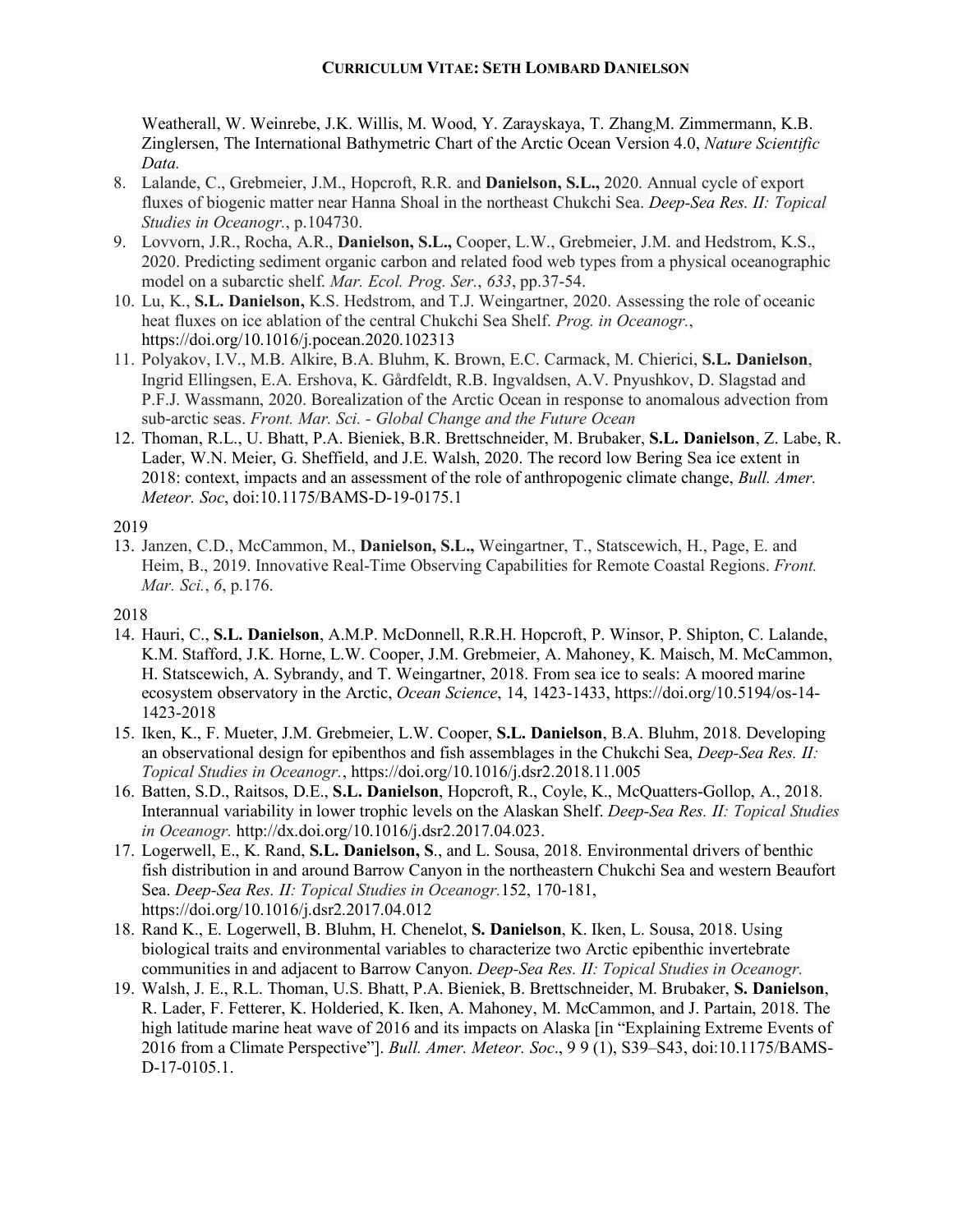2017

- 20. **Danielson, S.L.,** Eisner, L., Ladd, C., Mordy, C., Sousa, L. and Weingartner, T.J., 2017. A comparison between late summer 2012 and 2013 water masses, macronutrients, and phytoplankton standing crops in the northern Bering and Chukchi Seas. *Deep Sea Res. II: Topical Studies in Oceanogr.*, *135*, pp.7-26.
- 21. Marsh, J.M., Mueter, F.J., Iken, K. and **Danielson, S.,** 2017. Ontogenetic, spatial and temporal variation in trophic level and diet of Chukchi Sea fishes. *Deep-Sea Res. II: Topical Studies in Oceanogr.*, 135, pp.78-94.
- 22. Sigler, M.F., F.J. Mueter, B.A. Bluhm, M.S. Busby, E.D. Cokelet, **S.L. Danielson**, A. De Robertis, L. B. Eisner, E.V. Farley, K. Iken, K.J. Kuletz, R.R. Lauth, E.A. Logerwell and A.I. Pinchuk, 2017. Summer zoogeography of the northern Bering and Chukchi seas, *Deep Sea Res. II: Topical Studies in Oceanogr.*
- 23. Weingartner, T. J., **S.L. Danielson**, R. Potter, C. Irvine, J. Trefrey and L. Sousa, 2017. Circulation and water properties in the landfast ice zone of the Alaskan Beaufort sea. *Cont. Shelf Res*. 148, 185- 198

2016

- 24. Hunt, G. L., K. F. Drinkwater, K. Arrigo, J. Berge, K. L. Daly, **S.L. Danielson**, M. Daase, H. Hop, E. Isla, N. Karnovsky, K. Laidrea, E. J. Murphy, F. Mueter, P. E. Renaud, W. O. Smith, Jr., P. Trathan, and D. Wolf-Gladrow, 2016. Advection in polar and sub-polar environments: Impacts on high latitude marine ecosystems*. Prog. Oceanogr*., 149, 40 81,https://doi.org/10.1016/j.pocean.2016.10.004
- 25. Stabeno, P.J., **S.L. Danielson**, D. Kachel, N. B. Kachel, and C. W. Mordy, 2016. Currents and transport on the eastern Bering Sea shelf. resubmitted to *Deep-Sea Res. II: Topical Studies in Oceanogr.*
- 26. Stabeno PJ, Bell S, Cheng W, **Danielson S.L.**, Kachel NB, Mordy CW., 2016. Long-term observations of Alaska Coastal Current in the northern Gulf of Alaska. *Deep Sea Res. II: Topical Studies in Oceanogr.* http://dx.doi.org/10.1016/j.dsr2.2015.12.016
- 27. Whitehouse, G.A., T.W. Buckley and **S.L. Danielson**, 2016. Diet compositions and trophic guild structure of the eastern Chukchi Sea demersal fish community, *Deep Sea Res. II: Topical Studies in Oceanogr.*

2015

- 28. **Danielson, S.L.**, E. L. Dobbins, M. Jakobsson, M. A. Johnson, T. J. Weingartner, W. J. Williams, and Y. Zarayskaya, 2015. Sounding the northern seas, *Eos*, 96, doi:10.1029/2015EO040975.
- 29. Grebmeier, J. M., B. A. Bluhm, L. W. Cooper, **S.L. Danielson**, K. R. Arrigo, A. L. Blanchard, J. T. Clarke, R. H. Day, K. E. Frey, R. R. Gradinger, M. Kedra, B. Konar, K. J. Kuletz, S. H. Lee, J. R. Lovvorn, B. L. Norcross, S. R. Okkonen., 2015. Ecosystem Characteristics and Processes Facilitating Persistent Macrobenthic Biomass Hotspots and Associated Benthivory in the Pacific Arctic, *Prog. Oceanogr*., V136, pp. 92-114, doi:10.1016/j.pocean.2015.05.006
- 30. Lu, K., T. J. Weingartner, **S.L. Danielson**, P. Winsor, E. Dobbins, K. Martini, and H. Statscewich, 2015. Lateral mixing across ice meltwater fronts of the Chukchi Sea shelf, *Geophys. Res. Lett*., 42, 6754–6761, doi:10.1002/2015GL064967.
- 31. Wood, K. R., N. A. Bond, **S.L. Danielson**, J. E. Overland, S. A. Salo, P. Stabeno, J. Whitefield, 2015. A decade of change in the Pacific Arctic region, *Prog. Oceanogr*., V136, pp 12-31., doi:10.1016/j.pocean.2015.05.005

2014

32. Cross, J.N., J. T. Mathis, K. E. Frey, C. E. Cosca, **S.L. Danielson**, N. R. Bates, R. A. Feely, T. Takahashi and W. Evans, 2014. Annual sea-air CO2 fluxes in the Bering Sea: Insights from new autumn and winter observations of a seasonally ice-covered continental shelf, *J. Geophys. Res*., DOI: 10.1002/2013JC009579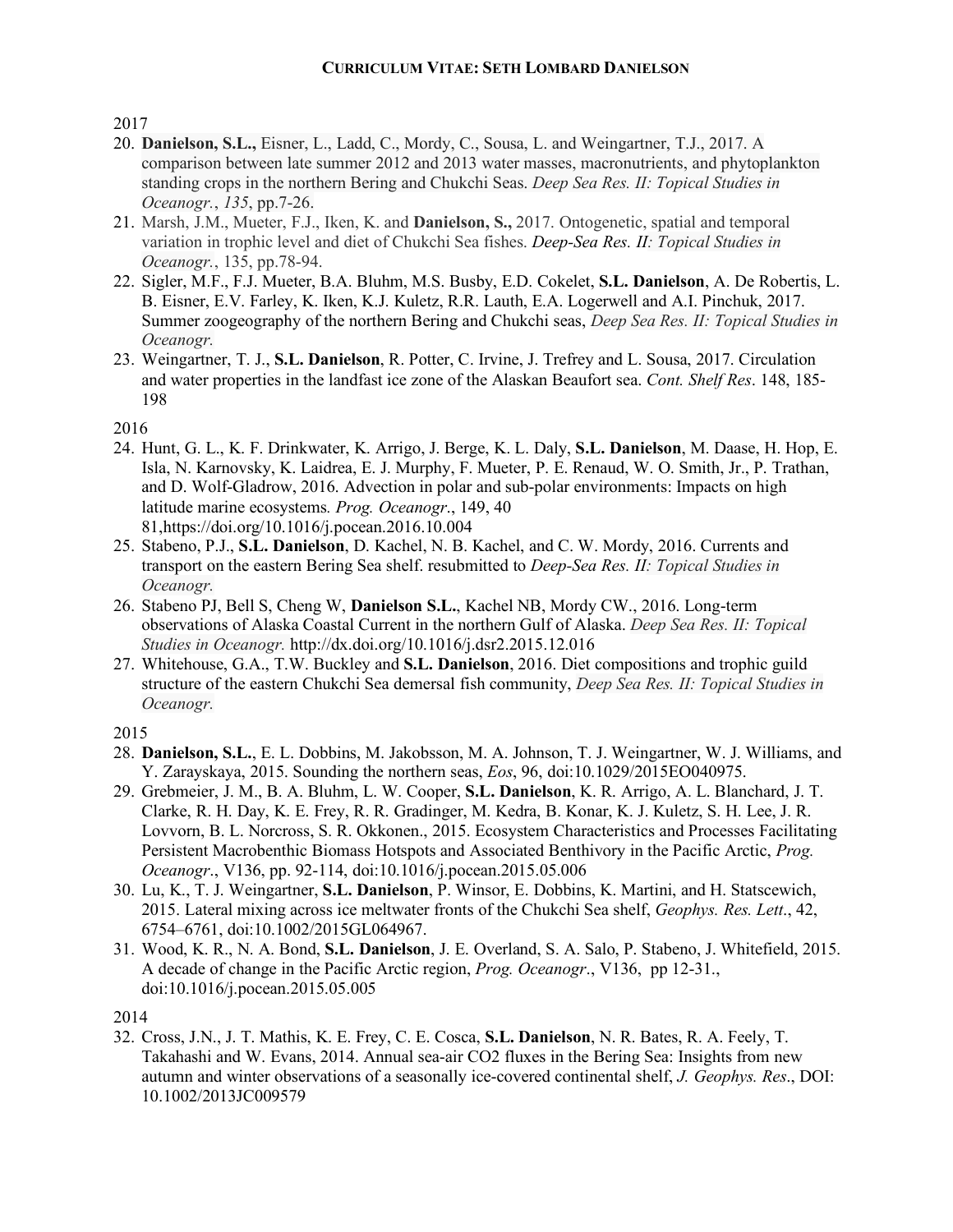- 33. **Danielson, S.L.**, T. W. Weingartner, K. Hedstrom, K. Aagaard, R. Woodgate, E. Curchitser, and P. Stabeno, 2014. Coupled wind-forced controls of the Bering–Chukchi shelf circulation and the Bering Strait through-flow: Ekman transport, continental shelf waves, and variations of the Pacific–Arctic sea surface height gradient. *Prog. Oceanogr*. http://dx.doi.org/ 10.1016/j.pocean.2014.04.006
- 2013
- 34. Pickart, R.S., L.M. Schulze, G.W.K. Moore, M.A. Charette, K. R. Arrigo, G. van Dijken, and **S.L. Danielson**, 2013. Long-term trends of upwelling and impacts on primary productivity in the Alaskan Beaufort Sea, *Deep Sea Res. Part I: Oceanographic Research Papers*, Volume 79, September 2013, http://dx.doi.org/10.1016/j.dsr.2013.05.003.
- 35. Weingartner,T. E. Dobbins, **S. Danielson**, P. Winsor, R. Potter, H. Statscewich, 2013. Hydrographic variability over the northeastern Chukchi Sea shelf in summer-fall 2008–2010, *Cont. Shelf Res*. ISSN 0278-4343, http://dx.doi.org/10.1016/j.csr.2013.03.012
- 2012
- 36. **Danielson, S**., T. Weingartner, K. Aagaard, J. Zhang, and R. Woodgate, 2012. Circulation on the central Bering Sea shelf, July 2008 to July 2010, *J. Geophys. Res.*, *117*, C10003, doi:10.1029/2012JC008303.
- 37. **Danielson, S**., K. Hedstrom, K. Aagaard, T. Weingartner, and E. Curchitser, 2012. Wind-induced reorganization of the Bering shelf circulation, *Geophys. Res. Lett*., 39, L08601, doi:10.1029/2012GL051231.

### 2011

- 38. **Danielson, S.L**., E. N. Curchitser, K. S. Hedstrom, T. J. Weingartner, and P. J. Stabeno, 2011. On ocean and sea ice modes of variability in the Bering Sea, *J. Geophys. Res.*, doi:10.1029/2011JC007389
- 39. **Danielson, S.,** L. Eisner, T. Weingartner, and K. Aagaard, 2011. Thermal and haline variability over the central Bering Sea shelf: Seasonal and inter-annual perspectives, *Cont. Shelf Res.*, 31, 539**–**554, doi:10.1016/j.csr.2010.12.010.
- 40. Sigler, M.F., M. Renner, **S.L. Danielson**, L.B. Eisner, R.R. Lauth, K.J. Kuletz, E.A. Logerwell, and G.L. Hunt Jr., 2011. Fluxes, fins, and feathers: Relationships among the Bering, Chukchi, and Beaufort Seas in a time of climate change. *Oceanography* 24(3): 250–265, http://dx.doi. org/10.5670/oceanog.2011.77.
- 41. Statscewich, H., T. Weingartner, **S. Danielson**, B. Grunau, G. Egan, and J. Timm, 2011. A High-Latitude Modular Autonomous Power, Control, and Communication System for Application to High-Frequency Surface Current Mapping Radars, *Mar. Tech. Soc. J.,* 45:3, pp 59-68

2010

42. Janout, M.A., T.J. Weingartner, T. C. Royer, **S.L. Danielson**, 2010. On the nature of winter cooling and the recent temperature shift on the northern Gulf of Alaska shelf, *J. Geophys. Res.*, 2009JC005774R, DOI: 10.1029/2009JC005774.

2009

43. Wu, J., A. Aguilar-Islas, R. Rember, T. Weingartner, **S. Danielson**, and T. Whitledge, 2009. Sizefractionated iron distribution on the northern Gulf of Alaska, *Geophys. Res. Lett*., 36, L11606, doi:10.1029/2009GL038304.

## 2008

44. Weingartner, T. J., L. Eisner, G. L. Eckert, **S.L. Danielson**, 2008. Southeast Alaska: oceanographic habitats and linkages (p 387-400), *J. of Biogeography*, DOI: 10.1111/j.1365-2699.2008.01994.x.

2006

45. Aagaard, K., T. J. Weingartner, **S.L. Danielson**, R. A. Woodgate, G. C. Johnson, and T. E. Whitledge, 2006. Some controls on flow and salinity in Bering Strait, *Geophys. Res. Lett.*, 33,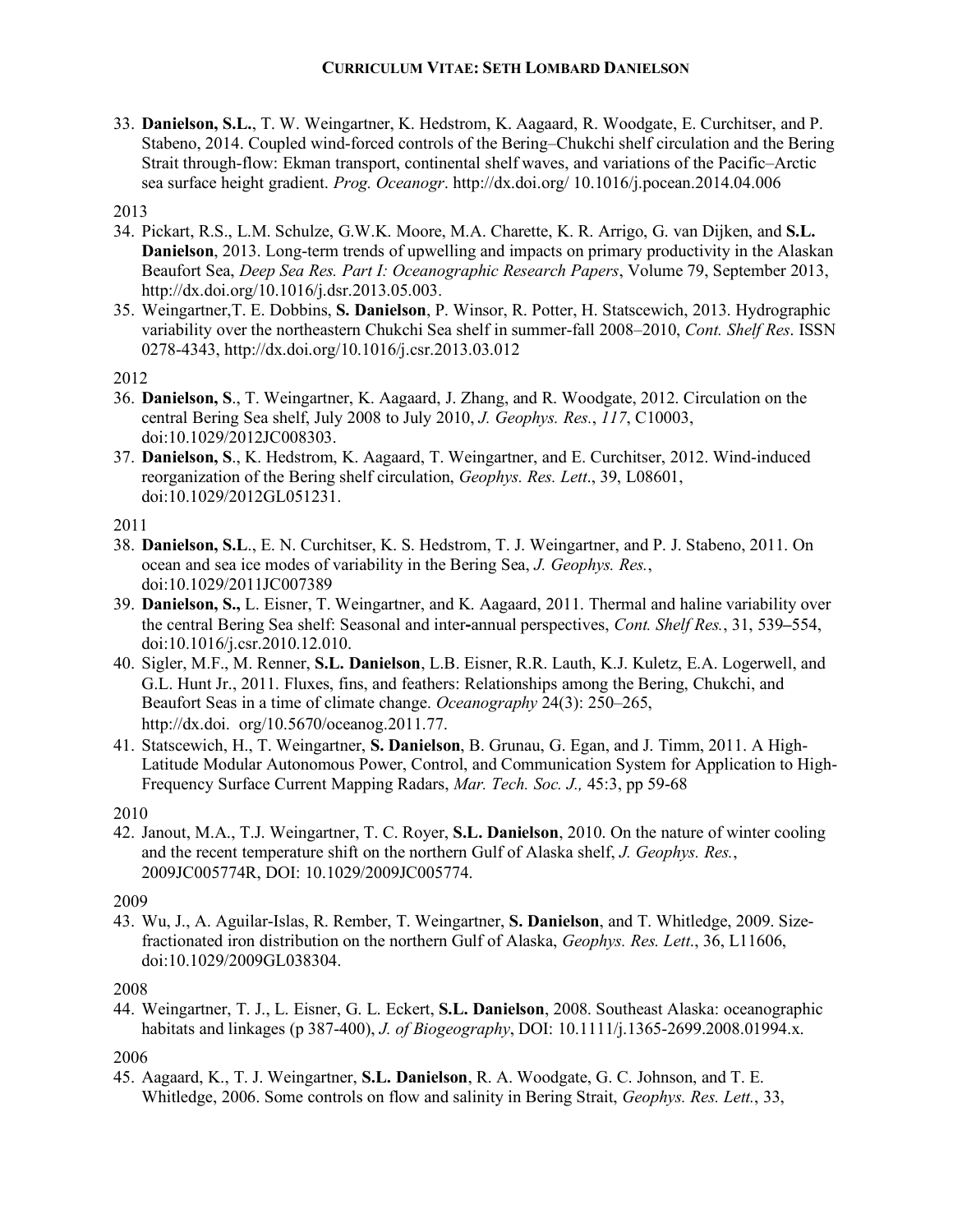L19602, doi:10.1029/2006GL026612.

46. **Danielson, S.,** K. Aagaard, T. Weingartner, S. Martin, P. Winsor, G. Gawarkiewicz, and D. Quadfasel, 2006. The St. Lawrence polynya and the Bering shelf circulation: New observations and a model comparison, *J. Geophys. Res*., 111, C09023, doi:10.1029/2005JC003268.

## 2005

- 47. **Danielson, S.L.**, and Z. Kowalik, 2005. Tidal currents in the St. Lawrence Island region, J. Geophys. Res., 110, No. C10, C10004, 10.1029/2004JC002463.
- 48. Weingartner T. J., K. Aagaard, R. A. Woodgate, **S.L. Danielson**, Y. Sasaki, and D. Cavalieri., 2005. Circulation on the north central Chukchi Sea shelf, *Deep-Sea Res. II*, 52 (24-26): 3150-3174.
- 49. Weingartner, T. J**., S.L. Danielson**, T.C. Royer, 2005. Fresh Water Variability in the Gulf of Alaska: Seasonal, Interannual and Decadal Variability, *Deep-Sea Res. II*, 52 (1-2): 169-191.

2003

50. Okkonen, S.R., T.J. Weingartner, **S.L. Danielson**, D.L. Musgrave and G.M. Schmidt, 2003. Satellite and Hydrographic Observations of Eddy-Induced Shelf-Slope Exchange in the Northwestern Gulf of Alaska, *J. Geophys. Res*, 108 (C2): Art. No. 3033

# 1999

51. Weingartner, T.J., **S.L. Danielson**, Y. Sasaki, V. Pavlov and M. Kulakov, 1999. The Siberian Coastal Current: A wind- and buoyancy-forced Arctic coastal current, *J. Geophys. Res*; V104; No. C12; 29,697-29,713.

# **Other Publications**

2020

52. **Danielson, S.L.,** Hennon, T., Monson, D., Suryan, R., Campbell, R., Baird, S., Holderied, K., and Weingartner, T., 2020. Chapter 1: A study of marine temperature variations in the northern Gulf of Alaska across years of marine heatwaves and cold spells. In M.R. Suryan, M.R. Lindeberg and D.R. Aderhold, eds. The Pacific Marine Heatwave: Monitoring During a Major Perturbation, Tech. rep., Exxon Valdez Oil Spill Trustee Council, Anchorage, AK.

2018

53. Curchitser, E.N., K.S. Hedstrom, **S.L. Danielson** and J. Kasper, 2018. Beaufort Sea Circulation Model Integrations. Final Report. U.S. Dept. of the Interior, Bureau of Ocean Energy Management, Environmental Studies Program, Herndon, VA. OCS Study BOEM 2013-202, 82pp.

2017

- 54. **Danielson, S.L.,** L. Cooper, J. Grebmeier, C. Hauri, K. Iken, R.R. Hopcroft, J. Horne, C. Lalande, A.M.P. McDonnell, K. Stafford, P. Winsor, 2017. Collaborative approaches to multi-disciplinary monitoring of the Chukchi shelf marine ecosystem: Networks of networks for maintaining long-term Arctic observations. IEEE OCEANS-Anchorage 2017, 1-7
- 55. Kontoes C., R. Flagg, G. Gawarkiewicz, F. Bahr, P. Winsor, **S.L. Danielson**, 2017. Wi-Fi enabled CTDs in citizen science. IEEE Oceans-Anchorage 2017

2016

56. **Danielson, S.L.**, K. S. Hedstrom and E. Curchitser, 2016. Cook Inlet Model Calculations, Final Report to Bureau of Ocean Energy Management, M14AC00014, University of Alaska Fairbanks, Fairbanks, AK, 149 pp.

2013

57. Curchitser, E.N., K.S. Hedstrom, **S.L. Danielson** and T.J. Weingartner, 2013. Adaptation of an Arctic Circulation Model. U.S. Dept. of the Interior, Bureau of Ocean Energy Management, Environmental Studies Program, Herndon, VA. OCS Study BOEM 2013-202, 82 pp.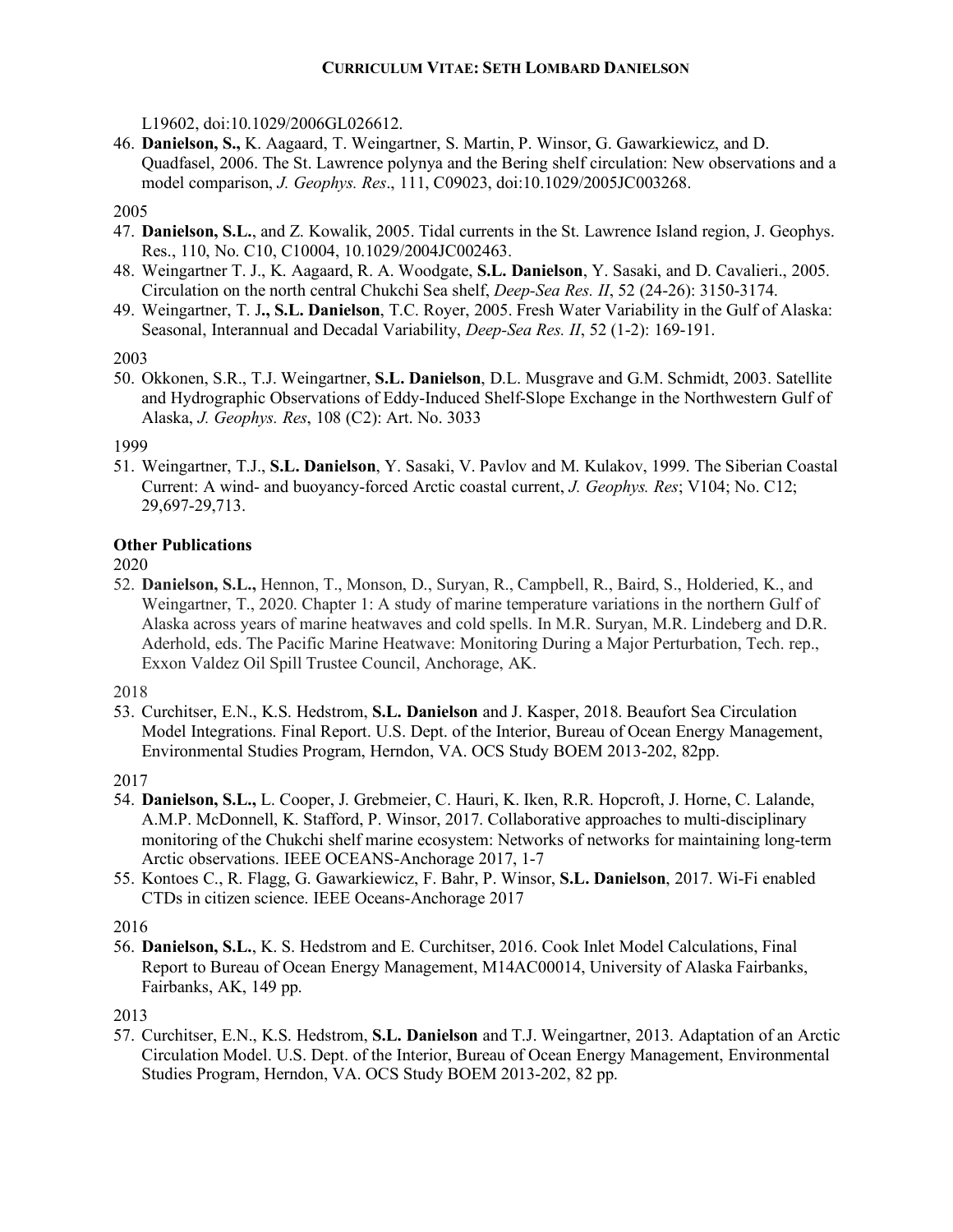- 58. Weingartner, T.J., **S.L. Danielson**, L. Dobbins, and R. Potter, 2013. Physical Oceanographic Measurements in the northeastern Chukchi Sea: 2012. Chukchi Sea Environmental Studies Program Annual Report. University of Alaska. 64 pp.
- 2012
- 59. Weingartner, T.J., **S.L. Danielson**, L. Dobbins, and R. Potter, 2012. Physical Oceanographic Measurements in the northeastern Chukchi Sea: 2011. Chukchi Sea Environmental Studies Program Annual Report. University of Alaska. 38 pp.
- 60. **Danielson, S.L.**, 2012. Glacier Bay oceanographic monitoring program analysis of observations, 1993–2009. Natural Resource Technical Report NPS/SEAN/NRTR—2012/527. National Park Service, Fort Collins, Colorado.

2011

61. Weingartner, T.J., **S.L. Danielson**, L. Dobbins, and R. Potter, 2011. Physical Oceanographic Measurements in the Klondike and Burger survey areas of the Chukchi Sea: 2008-2010. Chukchi Sea Environmental Studies Program Annual Report. University of Alaska. 89 pp.

### 2010

- 62. **Danielson, S.,** W. Johnson, L. Sharman, G. Eckert, and B. Moynahan, 2010. Glacier Bay National Park and Preserve oceanographic monitoring protocol: Version OC–2010.1. Natural Resource Report NPS/SEAN/NRR—2010/265. National Park Service, Fort Collins, Colorado.
- 63. Weingartner, T.J. and **S.L. Danielson**, 2010. Physical Oceanographic Measurements in the Klondike and Burger survey areas of the Chukchi Sea: 2008 and 2009. Chukchi Sea Environmental Studies Program Annual Report. University of Alaska. 50 pp.
- 64. Curchitster, E.C. K. S. Hedstrom, **S.L. Danielson**, and T.J. Weingartner, 2010. Modeling of Circulation in the North Aleutian Basin, final report prepared for BOEM contract M07PC13368, OCS Study BOEMRE 2010-028

### 2009

65. Weingartner, T. J., **S.L. Danielson**, J. L. Kasper and S. R. Okkonen, 2009. Circulation and Water Property Variations in the Nearshore Alaska Beaufort Sea, prepared for MMS, Contract M03PC00015, 155 pp.

### 2007

66. **Danielson, S.L.,** and T. J. Weingartner, 2007. Estimates of Oil Spill Dispersion Extent in the Nearshore Alaskan Beaufort Sea Based On In-Situ Oceanographic Measurements, prepared for ADEC, 154 pp.

## **ACADEMIC EXPERIENCE**

## **Theses**

- Danielson, S.L., 2012. Variability In The Circulation, Temperature, And Salinity Fields Of The Eastern Bering Sea Shelf In Response To Atomospheric Forcing, Doctoral dissertation. University of Alaska Fairbanks, Fairbanks, AK, 204 pp.
- Danielson, S.L., 1996. The Chukchi Sea tidal currents: model and observations, Master's thesis. University of Alaska Fairbanks, Fairbanks, AK

## **Ph.D. Committee**

Dr. Thomas J. Weingartner (chair)

- Dr. Knut Aagaard
- Dr. Kenneth O. Coyle
- Dr. Katherine S. Hedstrom
- Dr. Zygmunt Kowalik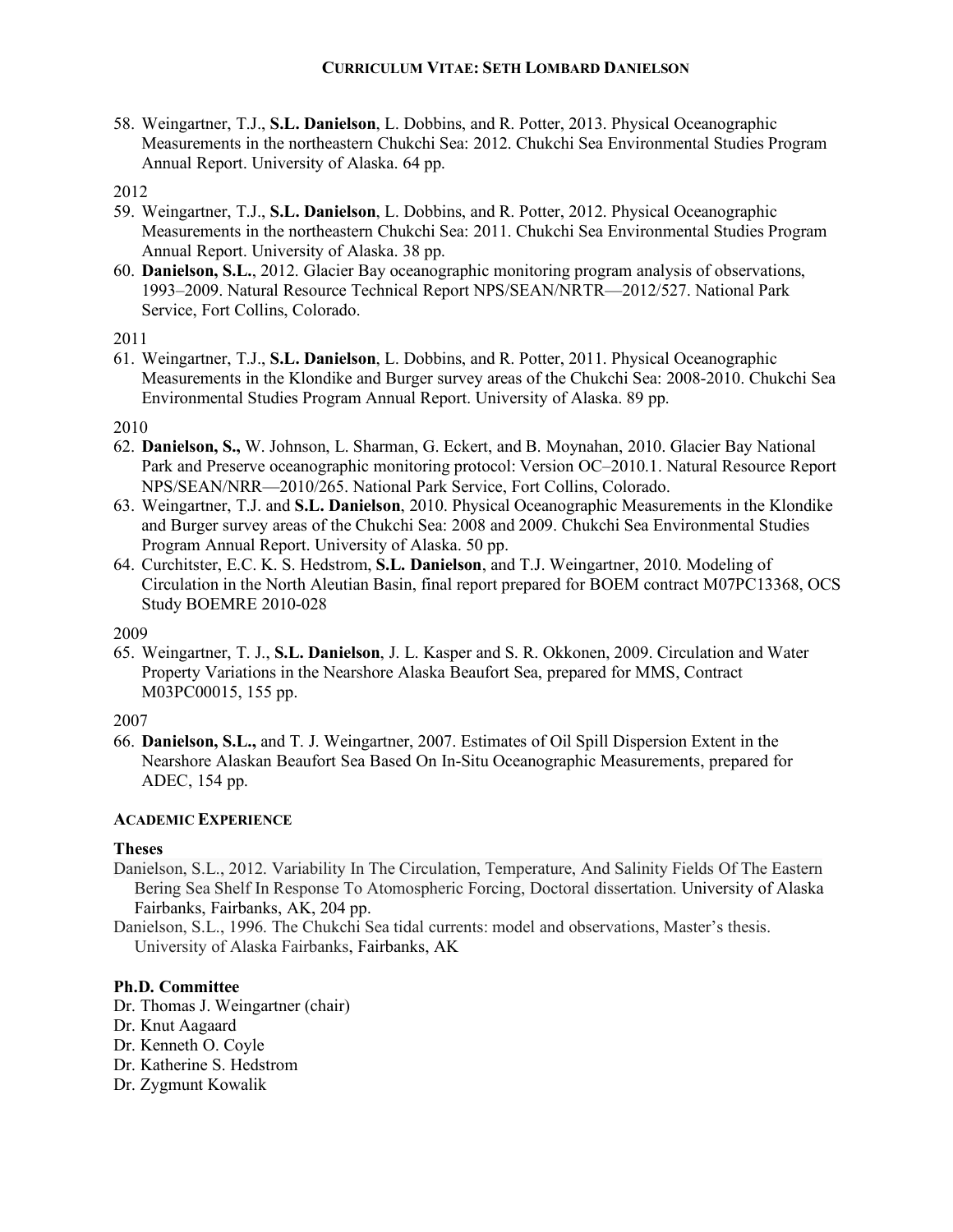#### **M.S. Committee**

Dr. Thomas J. Weingartner (chair) Dr. Mark A. Johnson Dr. Andrey Proshutinsky Dr. Bruce Finney

#### **Teaching**

MSL 620, Fall 2019: Physical Oceanography MSL F494, Spring 2019: Computer Programming for Scientific Applications MSL F494, Spring 2017: Computer Programming for Scientific Applications MSL F494, Spring 2015: Computer Programming for Scientific Applications MSL F697, Spring 2014: Independent Study: Chukchi Sea Ocean and Ice Dynamics and Kinematics

### **Graduate Student Committees (active)**

Delaney Coleman, M.S. Oceanography Silvana Gonzalez, PhD. University of Washington Fisheries Brittany Jones, PhD. Marine Biology Annie Kandel, M.S. Oceanography Heidi Mendoza-Islas, M.S. Oceanography Emily Ortega, M.S. Oceanography Alexandra Poje, M.S. Oceanography Isaac Reister, PhD. Oceanography (Chair) Savannah Sandy, M.S. Oceanography (Chair) Akila Sampath, Ph.D. Atmospheric Science

#### **Graduate Student Committees (graduated)**

Rachel Lekanoff, M.S. Oceanography, 2020 Yang Yang, PhD, Atmospheric Science, 2020 Ann Zinkann, PhD, Marine Biology, 2020 KoFan Lu, Ph.D. Oceanography (Co-chair), 2019 Faith Stemmler, M.M.A. Oceanography, 2018 Jennifer Marsh, Ph.D. Fisheries, 2019 Alyssa Lind, M.S. Marine Biology, 2016 Stacey Reisdorph, M.S. Oceanography, 2015 Carlos Serratos, M.S. Marine Biology, 2015 Greg Deemer, M.S. Sea Ice Geophysics, 2014

#### **Undergraduate mentorship**

Ayanda Brydie, LTER-REU intern, summer 2019

### **Post-doctoral scholar mentorship**

Dr. Tyler Hennon, 2019-present

#### **Faculty mentorship**

Dr. Will Burt, 2020-present

### **Awards and Honors**

2020 CFOS Deans Recognition Award: Outstanding Researcher 2019 Inductee to the 2019 Alaska Innovators Hall of Fame State by Alaska Committee for Research 2017 Mentor Award for dedication to the "Scientists in the Classroom" mentorship program 2016 American Geophysical Union Editor's Citation for Excellence in Refereeing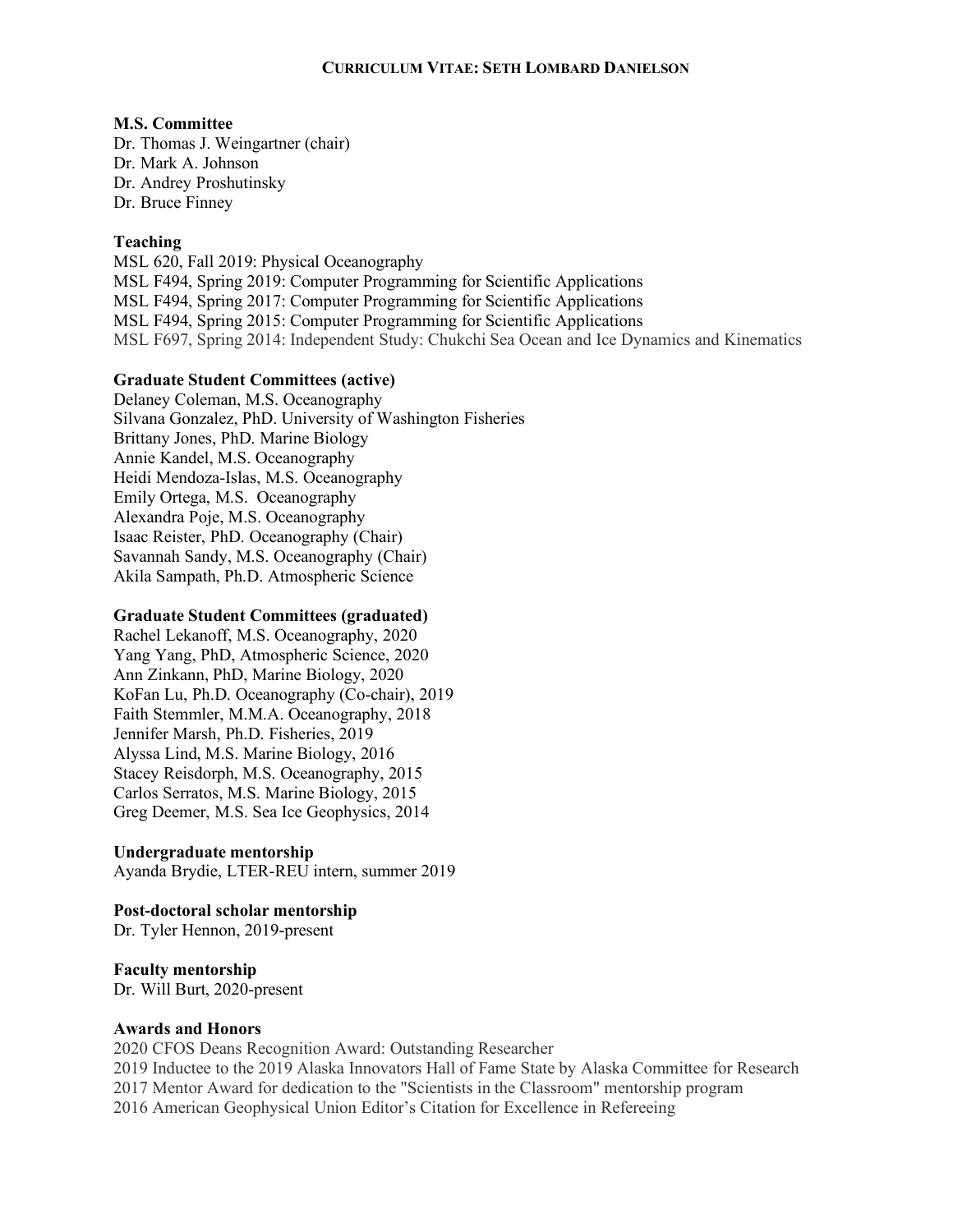2016 Deep-Sea Research Certificate of Outstanding Contribution in Reviewing

2015 Mentor Award for dedication to the "Scientists in the Classroom" mentorship program

2014 Mentor Award for dedication to the "Scientists in the Classroom" mentorship program

2013 University of Alaska Top Scholar Award

1990 Instrumentation Society of America student award for design of Electronic Flow Meter

### **SYNERGISTIC ACTIVITIES**

### **UAF and CFOS Service**

2019-present: UAF Faculty Senate

2019-present: Faculty Senate Research Advisory Committee

2019: UAF VCR Research Outreach Event for Alaska Legislators

2017-2020: Support of UAF-NOAA Cooperative Institute planning

2017: CFOS Dean's Committee on drafting a UAF Science Technology Center white paper

2016-2019: Design and procurement of UAF SMC coastal research vessel *R/V Nanuq*

2016: UAF VCR Research Outreach event for Alaska Legislators

2014-2016: UA Center for Salmon and Society Planning Team

2015: UAF VCR Research Outreach event for Board of Regents

2015: NSF Director's tour of R/V Sikuliaq

2014: UAF hosting of Secretary of the Navy Mabus

2014: GAK1 Endowment

2014: SFOS Web Committee

2012: Marinette Sikuliaq Science Workshop

2007: SFOS Search Committee for Marine Superintendent at the Seward Marine Center

2004: UAF Search Committee for SFOS Dean

2003: IARC Search Committee for Marine Technician

## **Professional Service**

2020-ongoing: National Marine Fisheries Service (NMFS) Investigative Team for *Ice Seal Unusual Mortality Event* (UME)

2020: Chair, Scientific Conference Session: *Ecosystem structure and processes in a changing Arctic, Ocean Sciences* Meeting, San Diego, CA, February 2020

- 2020: Organizer and panelist, Town Hall Meeting: *Scientific Response to an Ever Faster Changing Arctic: Making the Most of Our Collective Research Efforts*
- 2019-present: Guest editor for Deep Sea Research II: Topical studies in oceanography Understanding ecosystem processes, timing, and change in the Pacific Arctic
- 2018-present: US component of the Synoptic Arctic Survey Science Steering Committee
- 2018-present: Alaska SeaLife Center Science Advisory Committee
- 2018: Chair, Scientific Conference Session: *Linkages Between Environmental Drivers and Structure of Arctic Ecosystems,* Ocean Sciences Meeting, Portland, OR, February 2018
- 2016-present: Science Steering Committee, Arctic Integrated Ecosystem Research Program
- 2015: Lead author, workshop results pamphlet *Sustaining the Yukon River Chinook System – A Resilience Approach*
- 2014-present: GEBCO Sub-Committee on Regional Undersea Mapping
- 2014: Co-convener, ICES Annual Meeting Special Session: *Physical and biological consequences of North Atlantic circulation patterns*, A Coruña, Spain
- 2013-2014: UAF Chapman Chair workshop organizing committee "Fostering Yukon Chinook Resilience"
- 2010: WHOI ad hoc committee to select manufacturers for the OOI buoy power system.
- 2008: NSF reviewer for the technical final design review (FDR) panel for the NSF-funded Ocean Observatories Initiative (OOI)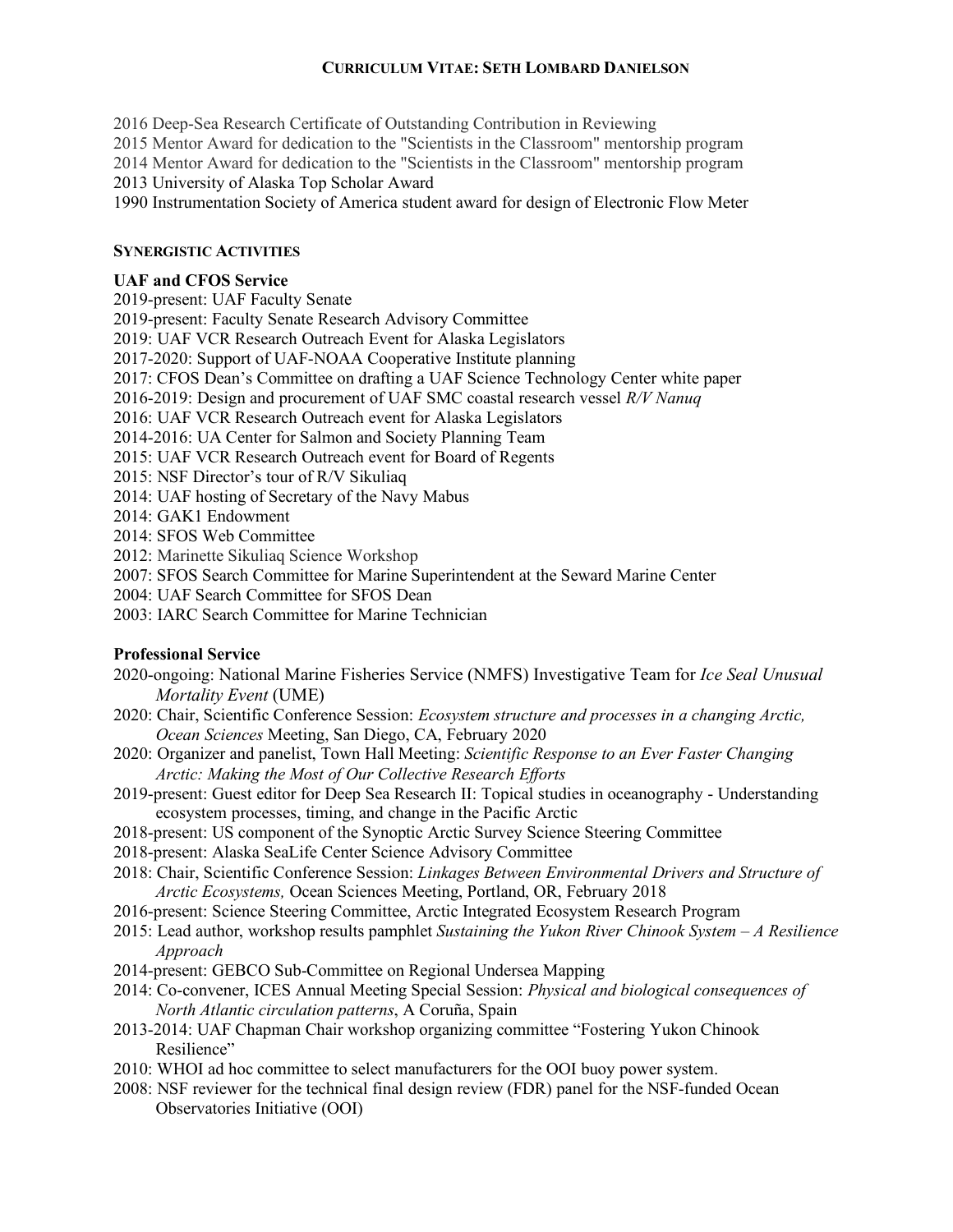### **Scientific journal peer reviews**

- *Climate Dynamics*
- *Continental Shelf Research*
- *Deep-Sea Research II: Topical Studies in Oceanography*
- *EOS*
- *Frontiers in Marine Science*
- *Geophysical Research Letters*
- *Journal of Geophysical Research: Biogeosciences*
- *Journal of Geophysical Research: Oceans*
- *Journal of Oceanography*
- *Journal of Physical Oceanography*
- *Nature*
- *Progress in Oceanography*

# **Public Service, Outreach, and Media**

2020

- Contribution to Gizmodo Earther article *Bering Sea Ice Hasn't Been This Low in at Least 5,500 Years*, (B. Kahn, 2 Sept. 2020)
- Presentation at Alaska Eskimo Whaling Commission meeting, Online, Jul. 2020
- Contribution to NSF blog post: *Ocean research in the time of COVID-19: Expedition to the Gulf of Alaska keeps vital research and data collection on course*, (12 June 2020)
- Contribution to EOS article *What it's like to social distance at sea* (J. Duncombe, 12 May 2020) https://doi.org/10.1029/2020EO144098
- Contribution to Sea Technology article *RV Sikuliaq completes cruise using COVID-19 precautions* (29 May 2020)
- Radio interview: Hometown Alaska program on Alaska Public Media with Kathleen McCoy (30) Mar. 2020)
- Contribution to El Pais article *Arctic life has already changed due to climate change* (M. Raised, 26 Feb. 2020)
- Contribution to UAF press release *Scientists document striking changes to Pacific Arctic ecosystems* (A. Bailey, 25 Feb. 2020)
- Contribution to Alaska Public Media article *Dramatic ocean changes are coming 'a couple decades too early,' scientsts say* (W. Early, 24 Feb. 2020)
- Contribution to Eye on the Arctic blog post *Scientists sound alarm on striking transformation of Bering and Chukchi ecosystems as ocean warms* (E. Quinn, 24 Feb. 2020)

- Presentation at Inuvialuit Game Commission meeting for Atautchikkun Ilitchisukluta project, Inuvik, Canada, December 2019
- Contribution to Science News article *Vanishing Bering Sea ice threatens one of the richest U.S. seafood sources* (W. Cornwall, 15 May 2019)
- Contribution to Fairbanks Daily News-Miner article *UAF researchers delve into the deep waters of the Chukchi Sea* (K. Long, 22 Apr. 2019)
- Contribution to Associated Press article Pace of Bering Sea change startles scientists (D. Joling, 13 Apr. 2019)
- Contribution to The Nome Nugget article *Slight Uptick in Cesium-127 Heralds Arrival of Fukushima Plume in Northern Bering Sea* (D. Haecker, 9 Mar. 2019)
- Organizer, lecturer for Osher Lifelong Learning Institute (OLLI) fall lecture series *Marine Science*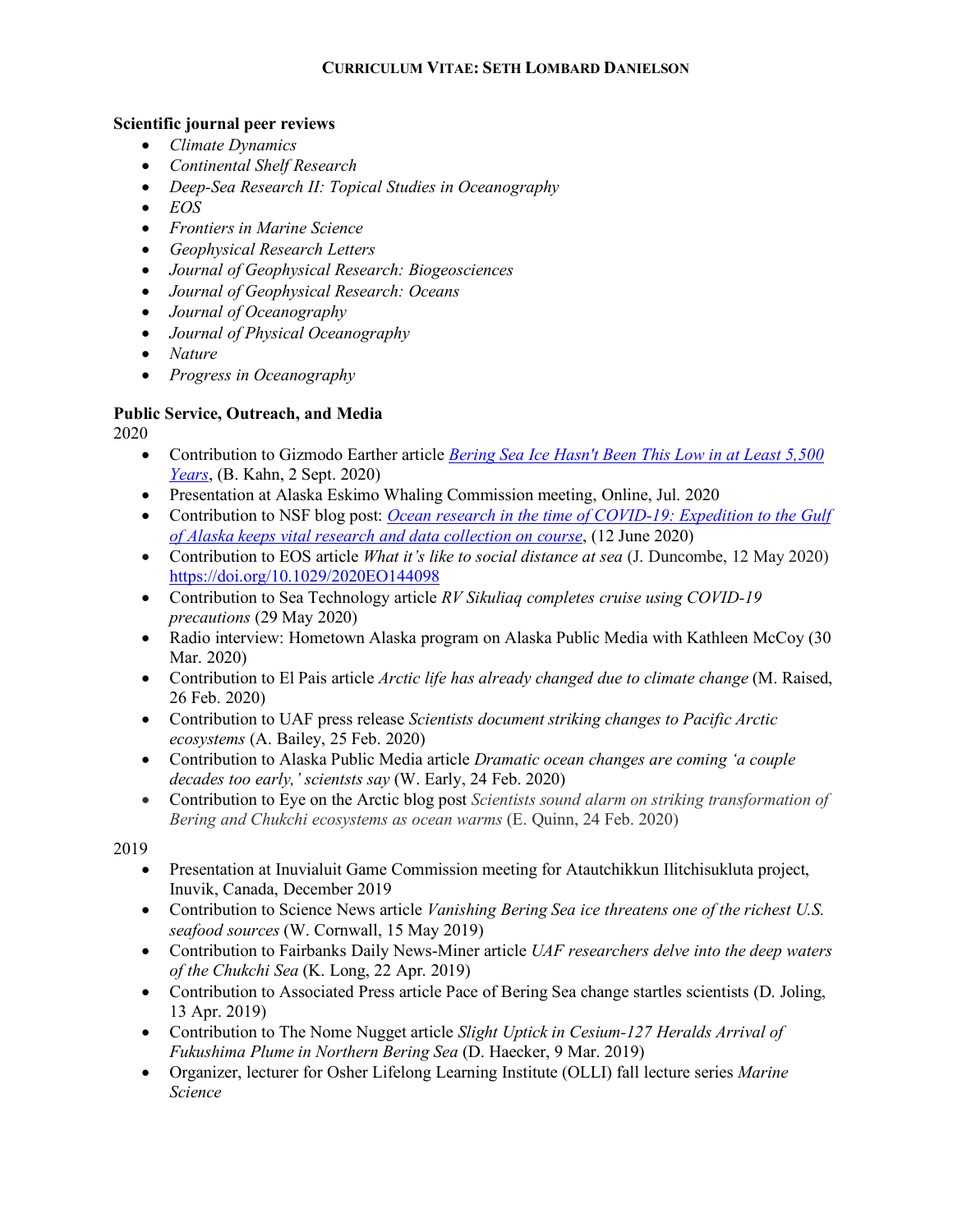### 2018

- Interview on local radio KIAK with Peter Van Nort, Fairbanks AK, Nov, 2018
- Presentation at Arctic Waterways Safety Commission meeting, Anchorage, AK, Oct. 2018
- Presentation at Alaska Eskimo Whaling Commission meeting, Fairbanks, AK, Jul. 2018
- Contribution to The Nome Nugget article *UAF Research Vessel Sikuliaq Visits Nome (*J. Mason, 29 Jun. 2018)

2017

- Contribution to Ketchikan Daily News article *UAF vessel launches Bering research program* (E. Granger, 31 Jul. 2017)
- Contribution to KNOM article *UAF research Vessel Begins Ecosystem Study in Bering and Chukchi Seas (*D. Hovey, 3 Jul. 2017)
- Contribution to KNOM article *Scientists Study Spring Transition in Bering Strait Waters* (G. Colombo, 27 Jun. 2017)
- Contribution to Fairbanks Daily News Miner article *UAF research vessel launches Bering research program, finds warmer Arctic waters* (E. Granger, 22 Jul. 2017)
- Alaska Eskimo Whaling Commission meeting, Fairbanks, AK, Jul. 2017
- Discussions with Bering Strait region tribally nominated village representatives, Jan. 2017

2016

- Discussions with Kotzebue Sound region tribally nominated village representatives, Dec. 2016
- Discussions with Native Village of Gambell Tribal Council on St. Lawrence Island, Nov. 2016
- Discussions with Native Village of Savoonga Tribal Council representatives on St. Lawrence Island and by phone, Nov. 2016
- Presentation at meeting of the Indigenous Peoples Council on Marine Mammals, Oct. 2016
- Presentation to Alaska Eskimo Whaling Commission meeting, Anchorage, AK, Jul. 2016

2015

• Contribution to The Nome Nugget article *Harmful algal toxin found in stranded minke whale* (D. Haecker, 19 Nov. 2015)

## 2014

- UAF Museum of the North's Ocean Science Discovery Day
- Osher Lifelong Learning Institute (OLLI) fall 2014 lecture series *Dive into Ocean Science*
- Fairbanks Golden Heart Rotary Club function invited speaker, Fairbanks, AK, Apr. 2014
- Classroom visit, Pearl Creek Elementary School to talk about oceanography, Mar. 2014
- UAF Museum of the North Sikuliaq display interviews and display contributions
- Pribilof Island *Bering Sea Days* week of ocean exploration for St. Paul Island and St. George Island students and community members

2013

- Kawerak Corporation's workshop *Indigenous Knowledge and Use of Bering Strait Region Ocean: Currents*, Nome, AK, Nov. 2013
- Elementary Public school assistance: project on tidal energy, Mar. 2013
- Pribilof Island *Bering Sea Days* week of ocean exploration for St. Paul Island and St. George Island students and community members

2012

• Pribilof Island *Bering Sea Days* week of ocean exploration for St. Paul Island and St. George Island students and community members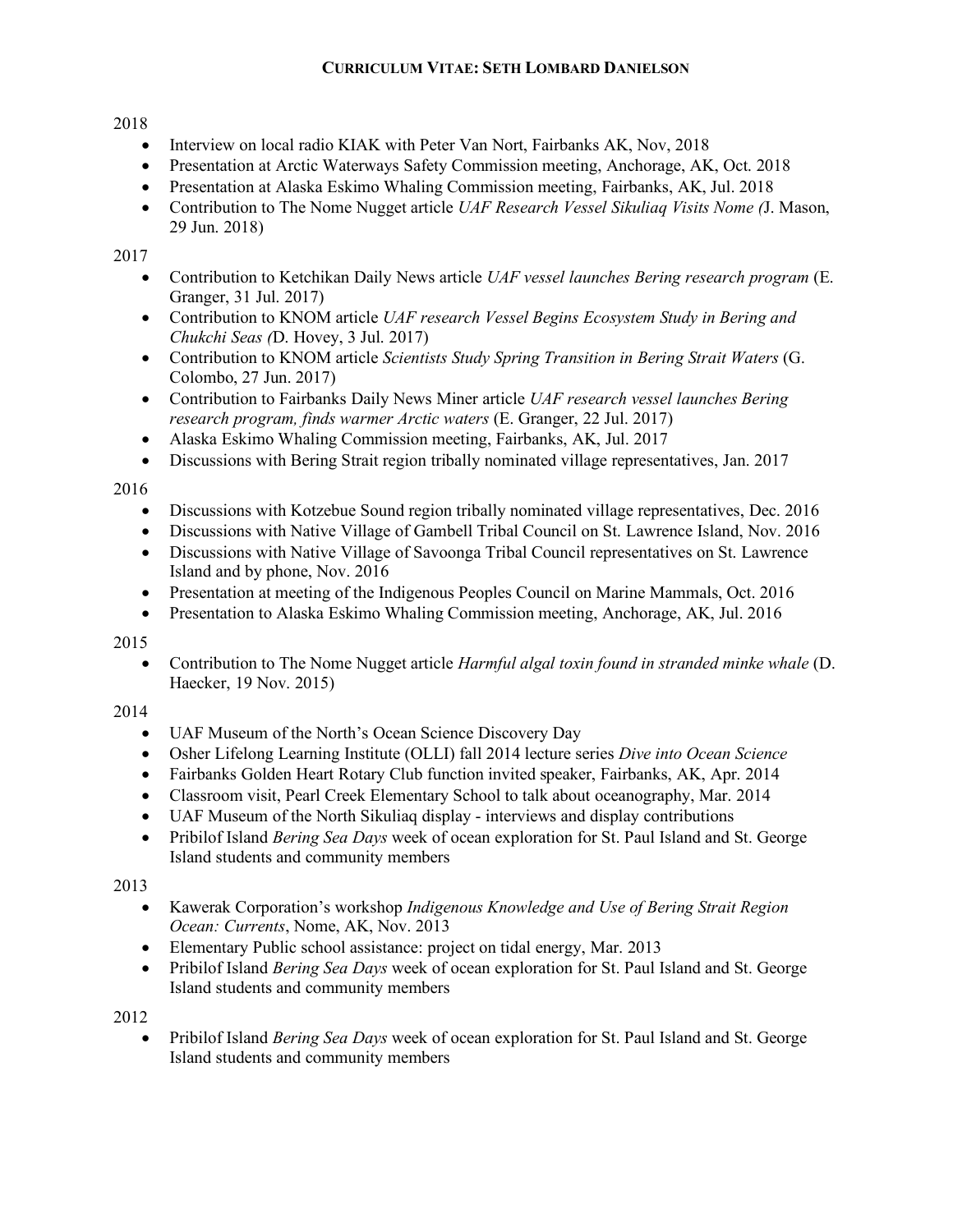2011

• Pribilof Island *Bering Sea Days* week of ocean exploration for St. Paul Island and St. George Island students and community members

2010

• BEST/BSIERP Professional Development Workshop in Anchorage, AK

2009

• Center for Ocean Science Education Excellence (COSEE) "Salmon in the Classroom" teacher workshop, Fairbanks AK.

1997-present: Creator of numerous outreach-directed marine science web pages, including:

- Beyond Just Science: http://mather.sfos.uaf.edu/~seth/BeyondJustScience/
- Retrospective analysis of Norton Sound benthic communities: www.ims.uaf.edu/NS/
- GAK1 long-term oceanographic monitoring timeseries: www.ims.uaf.edu/gak1/

### **RESEARCH EXPERIENCE**

### **Presentations and Workshop Participation**

(Lead author citations only; solid bullet denotes by invitation)

2020

- Enhancing Coastal and Ocean Observing and Innovation: OAR and IOOS Pacific Regional Workshop, Online, August 2020, Invited Moderator
- Poster presentation, Heat over the Pacific Arctic Continental Shelves: Recent Changes in Content, Surface Fluxes and Throughput, Ocean Sciences meeting, San Diego, CA, February 2020
- Poster presentation, Heat over the Pacific Arctic Continental Shelves: Recent Changes in Content, Surface Fluxes and Throughput, Alaska Marine Science Symposium, January 2020
- Oral presentation, Coordinating Future Research Efforts in the Bering Sea/Strait and Adjacent Regions, Alaska Marine Science Symposium Workshop, Anchorage, AK, January 2020

2019

- Oral presentation, Danielson Lab Updates, AOOS Board of Trustees, Anchorage AK, December 2019
- Oral presentation,  $21<sup>st</sup>$  Century Oceanography in the Last Frontier, RVTEC Keynote Speaker, Fairbanks, AK, October 2019
- Oral presentation, Long-term changes in heat content, salinity and stratification over the Pacific Arctic and Subarctic continental shelves, Japan Geoscience Union Meeting 2019, Makuhari Messe, Chiba, Japan, May 2019
- Oral presentation, Changing stratification over Alaska region continental shelves suggests altered diapycnal mixing and nutrient fluxes, OMIX Workshop, Tokyo, Japan, May 2019
- Oral presentation, Impacts of recent warming on benthic and pelagic growth, respiration and deposition over the Northern Bering and Chukchi Sea continental shelves., Woods Hole Oceanographic Institute Seminar, Falmouth, MA, May 2019
- Oral presentation, Retooling Alaska's Ice and Brine Factory, FOS Seminar, April 2019
- Oral presentation, The Arctic Integrated Ecosystem Research Program: Observations of 2017-2018 conditions and consequences, Alaska Marine Science Symposium, January 2019
- Oral presentation, Recent surface heat fluxes and thermal and sea ice conditions of the Bering-Chukchi Continental Shelf, Alaska Marine Science Symposium, January 2019

2018

o Oral presentation, On the Thermal and Sea Ice Conditions of the Bering-Chukchi Continental Shelf, AGU Fall Meeting, Washington DC, December 2018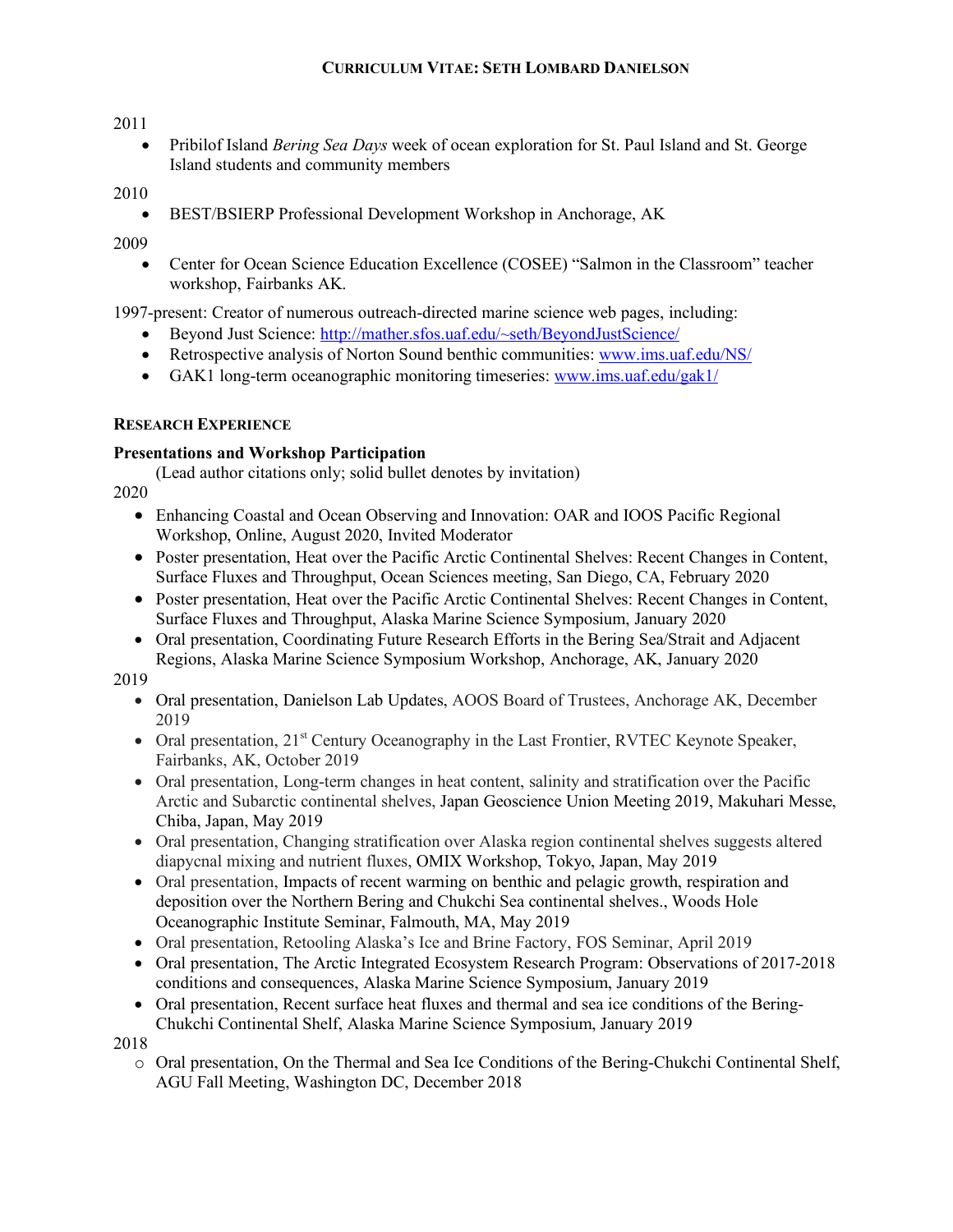- o Oral presentation, Rate Experiments of the Arctic Integrated Ecosystem Research Program, IARPC Ecosystem Collaboration Team meeting, November, 2018
- o Poster presentation, Acrobat Observations along the Gulf of Alaska Hydrographic Tightrope, Monterey, CA, LTER All-hands meeting, October 2018
- Oral presentation, National Academies of Science, Engineering, and Medicine: Ocean Studies Board, Fairbanks, AK, September 2018
- o Participant, National Ecosystem Mooring Workshop, March 2018, Seattle, WA
- Oral Presentation within: To unpathed waters, undreamed shores: Current and future marine research in the Gulf of Alaska Workshop on the Gulf of Alaska, Ocean Sciences Meeting, Portland, OR, February 2018

2017

- Oral presentation, Ice floes to seals, waves to whales. Linking high latitude marine ecosystem studies and researchers through physics. Sitka Whale Fest 2017, Sitka, AK, November 2017
- o Oral presentation, AIERP Update to the Pacific Arctic Group, Seattle WA, November 2017
- 4th Pan-Arctic Marine Synthesis Workshop, Motovun, Croatia, October 2017
- U.S.-Canada Northern Oil and Gas Research Forum, Anchorage, AK, October 2017
- Recap of 2017 Arctic Integration Ecosystem Research Program field season to NPRB Board of Trustees, Cordova, AK, September 2017
- Oral presentation, Attempting Multi-Disciplinary Measurements at Biologically & Physically Relevant

Time & Length Scales, Gordon Research Conference, Ventura, CA, March 2017

2016

- Oral presentation, Oceanography of the North Pacific and Pacific Arctic: A mechanistic view of atmospheric drivers, oceanic pathways and change through time, RACArctic, Hakodate, Japan, March 2016
- Oral presentation, A Comparison Between Late Summer 2012 and 2013 Water Masses, Macronutrients, and Phytoplankton Standing Crops in the Northern Bering and Chukchi Seas. AGU-ASLO Ocean Sciences Meeting February 2016
- Oral presentation, A Northeastern Chukchi Shelf Ecosystem Observatory: Year 1 Results and Year 2 Build-out. AMSS January 2016
- Poster presentation, 1970 to 2015 Thermal and Haline Anomalies on the Northern Gulf of Alaska Continental shelf. Pacific Anomalies Workshop - II. 2016, January 2016

2015

- Oral presentation, Physical oceanography of Barrow Canyon in August 2013, Shelf Habitat and EcoLogy of Fish and Zooplankton (SHELFZ) PI meeting, January 2015
- Oral Presentation, Gulf of Alaska 2015 Anomalous Conditions: Oceanography, Workshop at Alaska Marine Science Symposium, January, 2015
- Poster presentation, 1970 to 2015 Thermal and Haline Anomalies on the Northern Gulf of Alaska Continental Shelf, Pacific Anomalies Workshop, Seattle, WA, January 2015

- Oral presentation, Coupled wind-forced controls of the Bering-Chukchi shelf circulation and the Bering Strait throughflow: Ekman transport, continental shelf waves, and variations of the Pacific-Arctic sea surface height gradient, AGU Fall Meeting, San Francisco, CA, December 2014
- Oral presentation, GEBCO Sub-Committee on Regional Undersea Mapping workshop, Google Headquarters, Mountain View, CA, December 2014
- Oral Presentation to National Academies' Polar Research Board, November 2014
- Oral presentation, Ramifications of a longitudinally shifting Aleutian Low, ICES Fall Meeting Sustainability in a Changing Ocean, A Coruna, Spain, September 2014
- Oral presentation, Northern Bering and Chukchi Sea Physics, Nutrients, and Chlorophyll of late summer 2012 and 2013. ArcticEIS PI meeting, Juneau, AK, June 2014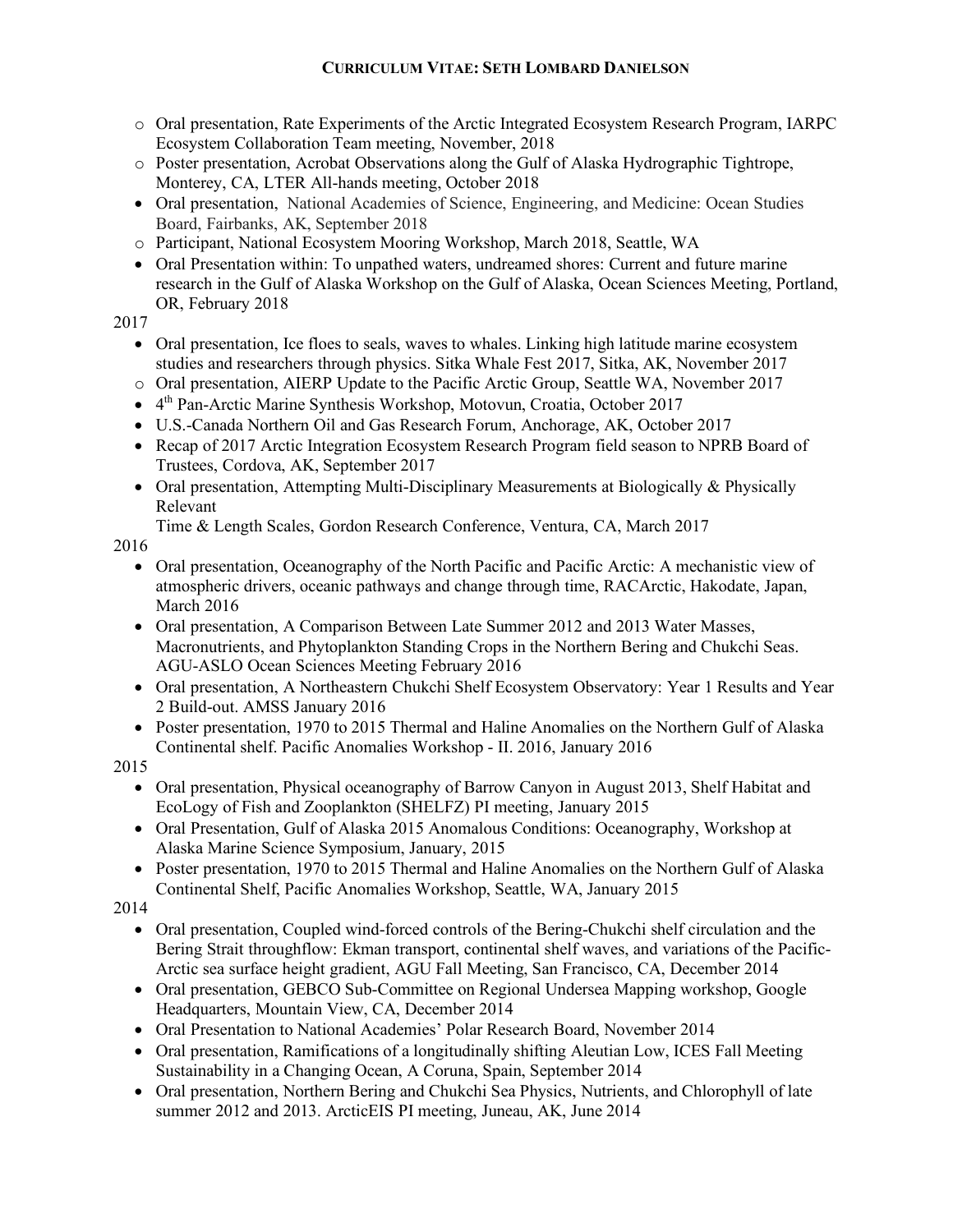- Oral presentation, Ocean physics: relevant mechanisms, length scales, and time scales. Fostering Resilience of Yukon Chinook Chapman Chair workshop, Fairbanks AK, April 2014
- Oral presentation, Fairbanks Golden Heart Rotary Club function, Fairbanks, AK, 18 April 2014
- Oral presentation, Coupled wind-forced controls of the Bering-Chukchi shelf circulation and the Bering Strait throughflow. AGU/ASLO Ocean Sciences Meeting, Honolulu, HI, February 2014
- Oral presentation, What's New in Bering Strait 2013 and Remote forcing of Bering Strait Transport. RUSALCA PI Meeting, Honolulu, HI, February 2014
- Oral presentation, Coupled wind-forced controls of the Bering-Chukchi shelf circulation and the Bering Strait throughflow: Ekman transport, continental shelf waves, and variations of the Pacific-Arctic sea surface height gradient. Alaska Marine Science Symposium, Anchorage, AK, January 2014
- Participant, AOOS workshop at Alaska Marine Science Symposium on ocean modeling in Alaskan waters, Anchorage, AK, January 2014

2013

- Oral presentation, Kawerak Corporation's workshop "Indigenous Knowledge and Use of Bering Strait Region Ocean Currents" in Nome, AK, November 2013
- Oral presentation, Bureau of Ocean Energy Management Model Review Board on results and validation of Arctic circulation-ice modeling, Herndon, VA, June 2013
- Participant, Wakefield symposium workshop *Toward a Conceptual Model for Arctic Shelf Ecosystems*, Anchorage, AK, March 2013
- Participant, Chukchi Sea Synthesis of Arctic Research (SOAR) Benthic System Analysis workshop, Anchorage, AK, March 2013
- Participant, Bering Sea Synthesis Workshop on population dynamics of large crustacean zooplankton, Friday Harbor, WA, February 2013
- Poster presentation, Alaska Marine Science Symposium on the Alaska Region Bathymetric Digital Elevation Model (ARDEM), Anchorage AK, January 2013

2012

- Oral presentation, Seminar on Bering Sea circulation given at Institute of Ocean Science, Victoria, BC, Canada, November 2012
- Oral presentation, US-Canada Northern Oil and Gas Research Forum in Anchorage, AK, November 2012
- Oral presentation, PICES meeting Ecosystem Studies of Subarctic Seas (ESSAS) workshop on Arctic-Subarctic interactions, Hiroshima, Japan, October 2012
- Participant, BEST Synthesis workshop at Bermuda Institute of Ocean Science: Impact of sea-ice on bottom-up and top-down controls of crustacean zooplankton and the mediation of carbon and energy flow in the eastern Bering Sea, Bermuda, February 2012
- Oral presentation, AGU/ALSO Ocean Science meeting, Circulation Dynamics of the central eastern Bering Sea shelf, Salt Lake City, UT, February 2012

2011

- Oral presentation, Oceanography of the Eastern Bering Sea Shelf: Important Processes, Inter-Annual Variability and Linkages to the Greater Ecosystem, American Fisheries Society (AFS) national meeting, Seattle WA, September 2011
- Oral presentation, Evaluation of a numerical model and application of results to understanding modes of variability in the Bering Sea ice/ocean/ecosystem, Ecosystem Studies of Sub-Arctic Seas (ESSAS), Comparative Studies of Climate Effects on Polar and Sub-Polar Ecosystems: Progress in Observation and Prediction, Seattle WA, May 2011

2010

• Oral presentation and participant, Bering Sea Ecosystem Professional Development Workshop: transforming BEST-BSIERP science into educational resources, Anchorage, AK, September 2010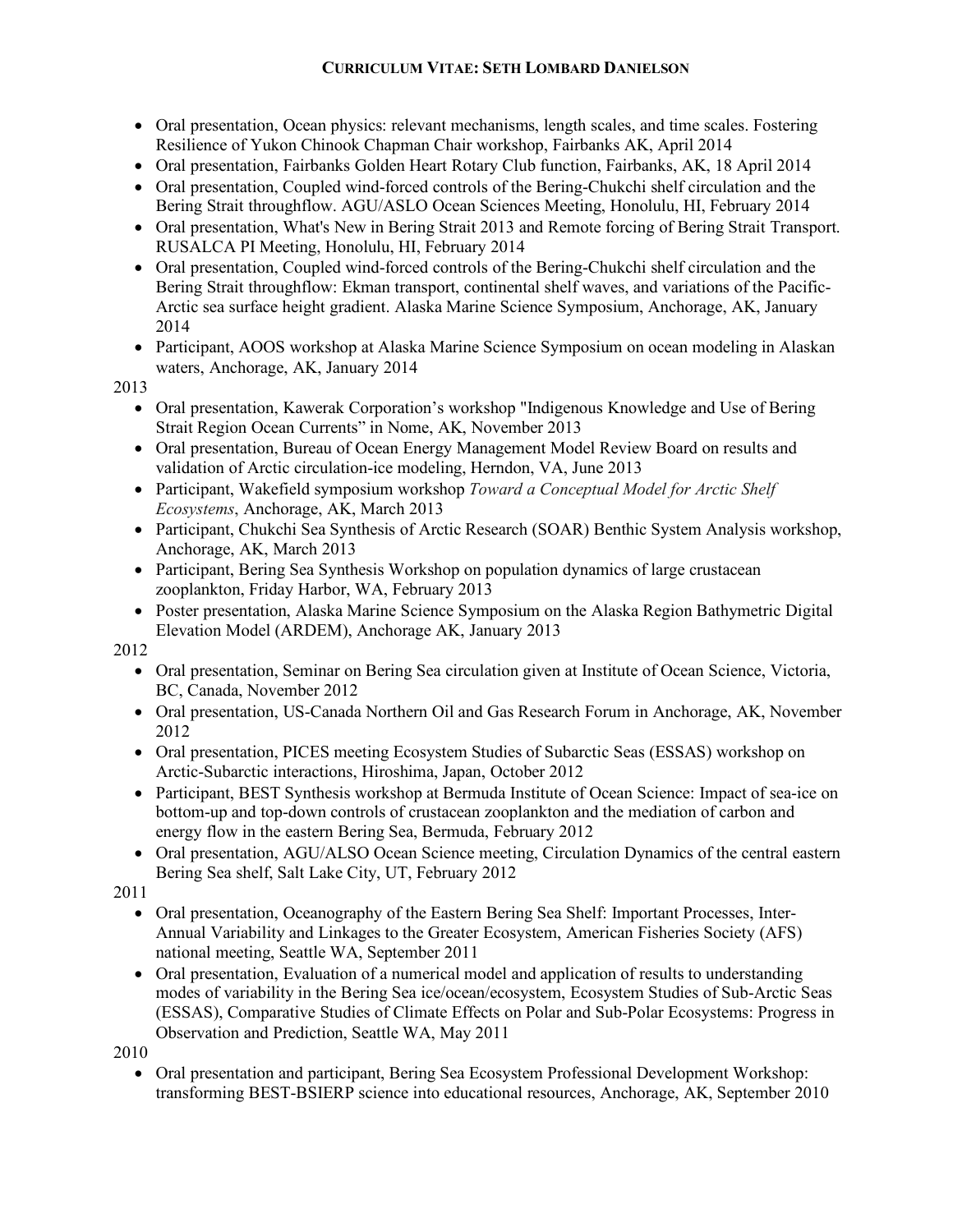- Poster presentation, Thermal and haline variability over the central Bering Sea shelf: Seasonal and inter-annual perspectives. AGU/ASLO Ocean Sciences meeting, Portland, OR, February, 2010
- Poster presentation, Seasonal and inter-annual temperature and salinity variability over the eastern Bering Sea shelf. Alaska Marine Science Symposium, Anchorage, AK, January 2010

2009

- Oral presentation, 2009 Alaska Marine Science Symposium, Anchorage, AK: Danielson, S., T. Weingartner, T. Reeve, W. Jones, 2009. A satellite-tracked drifter perspective of the nearshore Bering Sea: science and outreach.
- Oral presentation, 2009 Kuskokwim Area Interagency Fisheries Meeting, Anchorage, AK: S. Danielson, T. Reeve, T. Weingartner, W. Jones: Kuskokwim Bay current study
- Oral presentation, October 2009 Center for Ocean Science Education Excellence (COSEE) "Salmon in the Classroom" teacher workshops in Fairbanks, AK.

### 2008

- Poster presentation, 2008 Alaska Marine Science Symposium: Danielson, S., L. Eisner, K, Hedstrom, T. Weingartner, Z. Kowalik, 2008. A look at the summer evolution of stratification over the central Bering Sea shelf under changing climate conditions.
- Poster presentation, 2008 Alaska Marine Science Symposium, Anchorage, AK: Danielson, S., M. Johnson, S. Solomon and W. Perrie, 2008. 1 km Gridded Bathymetric Dataset Based on Ship Soundings: A research tool for the waters of eastern Russia, Alaska & western Canada.
- Poster presentation, 2008 AGU/ASLO Ocean Sciences meeting in Orlando, FL: Danielson, S., L. Eisner, K, Hedstrom, T. Weingartner, Z. Kowalik, 2008. A look at the summer evolution of stratification over the central Bering Sea shelf under changing climate conditions.
- Oral presentation, the 2008 North Pacific Anadromous Fish Commission (NPAFC) International Symposium on Bering-Aleutian Salmon International Surveys (BASIS): Climate Change, Production Trends, and Carrying Capacity of Pacific Salmon in the Bering Sea and Adjacent Waters, Seattle, WA: Danielson, S., L. Eisner, and T. Weingartner, 2008. Physical oceanographic conditions over the Bering Sea shelf, 2002-2007

## **SPONSORED PROJECTS AND COMMISSIONS** (Title, funder, award, role)

## **In Review**

- 1. Collaborative Research: Taking the Pulse of the Arctic Ocean System from the shelves to the Pole A US Contribution to the International Synoptic Arctic Survey, NSF, In review,"\$343,401", CoPI
- 2. Coastal Modeling Infrastructure Capacity Building, NOAA-CIMES, In review,"\$100,000", PI

# **Funded**

- 3. Deep Plankton Imager —For oceanography and Alaska marine ecosystem research, MJMCT, 2020, "\$325,700", CoPI
- 4. Arctic Marine Biodiversity and Ecosystem Structure Data Synthesis and Analysis, BOEM-CMI, 2020, "\$54,189", PI
- 5. Underwater Autonomous Vehicle missions in support of an Ecosystem Based Approach to Alaska fisheries management, AOOS/IOOS, 2020, "\$440, 168", PI
- 6. Demonstrating operational readiness of AUV-based ecosystem monitoring through a field program supporting the International Year of the Salmon, NOAA, 2020, "\$189, 559", CoPI
- 7. Ecosystem monitoring and detection of wind and ice-mediated changes through a year-round physical and biogeochemical mooring in the Northeast Chukchi Sea Phase II, NPRB, 2020, "\$549, 168", PI
- 8. Western Beaufort and Chukchi Sea Surface Current Analysis, BOEM-CMI, 2019, "\$77, 640", CoPI
- 9. Landfast Ice Climatology within the Arctic OCS, BOEM, 2019, "\$1, 699, 293", CoPI
- 10. Collaborative Oceanographic Monitoring in Southeast Alaska Parks, NPS, 2019, "\$415,000", PI
- 11. A sustainable integrated AMBON in the Chukchi Sea, NOAA, 2019, "\$420,000", CoPI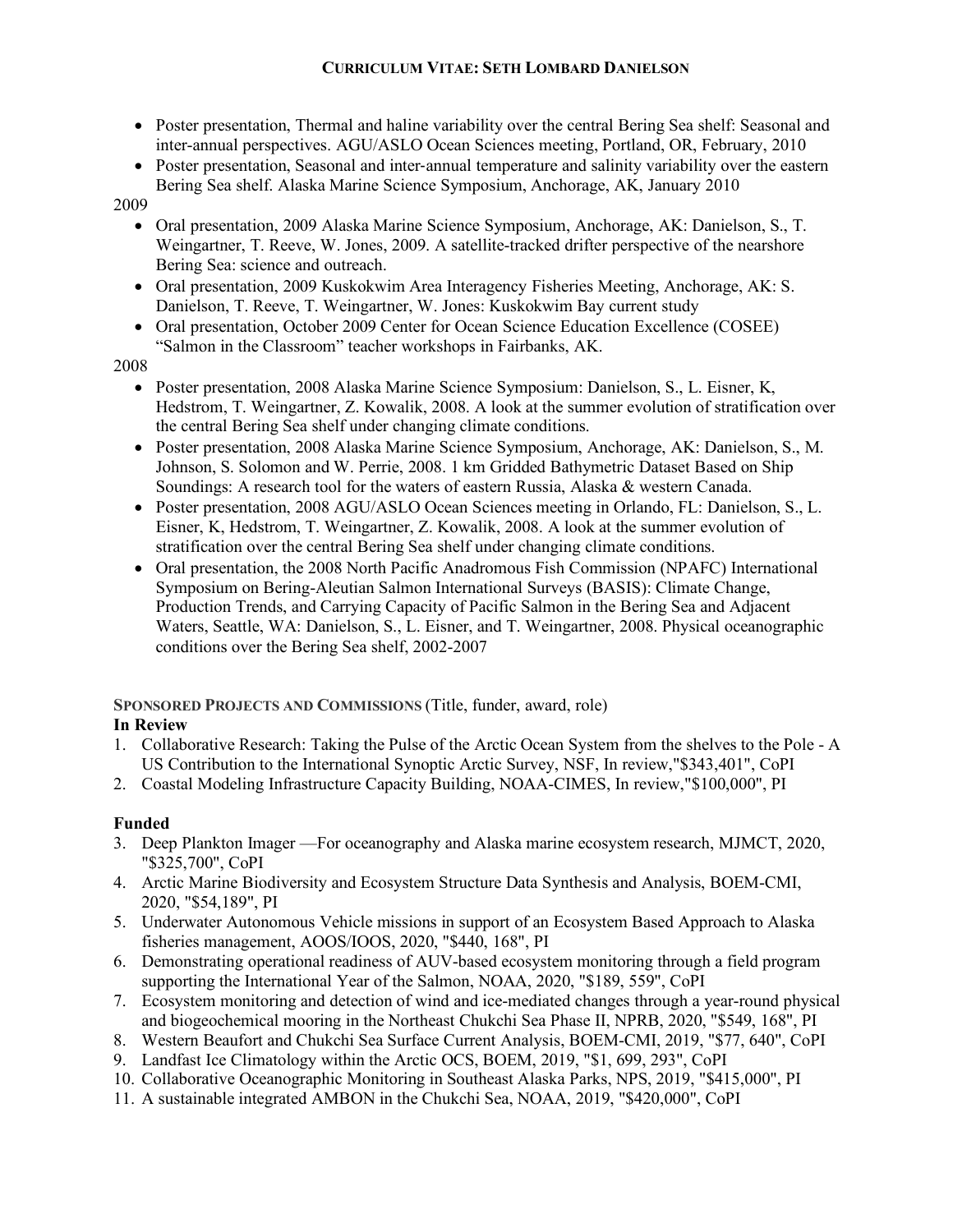- 12. Atautchikkun IIitchisukluta: Coming together to learn: Co-producing knowledge across the Northwest Passage, NSF, 2019, "\$240,937", CoPI
- 13. Bering Strait High Frequency Radar, AOOS/IOOS, 2019, "\$1,108,286", PI
- 14. North Slope Alaska High Frequency Radar, AOOS/IOOS, 2019, "\$624,000", PI
- 15. An Arctic marine mammal observing system, AOOS/IOOS, 2018, "\$125,000", CoPI
- 16. LTER: Resilience in the Environmental Mosaic of the Northern Gulf of Alaska (NGA) Shelf Ecosystem, NSF, 2017, "\$5,635,000", CoPI
- 17. Three-dimensional structure of Arctic tides and near-inertial oscillations and their role in changing the Arctic Ocean and ice pack, NSF, 2017, "\$397,974", CoPI
- 18. Coastal hydrographic physical dynamics and oceanography assessments, NPS, 2017, "\$219,460", PI
- 19. Northern Gulf of Alaska Marine Ecosystem Monitoring, MJMCT, 2017, "\$392,000", PI
- 20. Arctic and Sub-Arctic Moored Ecosystem Observatory, AOOS, 2017, "\$450,000", PI
- 21. "ASGARD: Arctic Shelf Growth Advection, Respiration and Deposition Rate Experiments", NPRB, 2016, "\$3,401,002", PI
- 22. ASGARD vessel funding, ASP, 2016, "\$1,200,000", PI
- 23. Long-term Monitoring: Ecosystem Drivers Component Project: Long-term Monitoring of Oceanographic Conditions in the Alaska Coastal Current from Hydrographic Station GAK-1, EVOSTC, 2016, "\$665,486", PI
- 24. UAF technical support at Amchitka Island Underground Nuclear Test Site for AK Department of Environmental Conservation, ADEC, 2016, "\$152,000", CoPI
- 25. Unraveling controls of inorganic carbon in the Gulf of Alaska, NSF, 2016, "\$533,077", CoPI
- 26. Development of a Very High-resolution Regional Circulation Model of the Beaufort Sea Nearshore Areas, BOEM, 2016, "\$364,926", CoPI
- 27. Glacier Bay Oceanographic Investigations, NPS, 2015, "\$64,806", CoPI
- 28. Initiating an Arctic Marine Biodiversity Observing Network (AMBON), NOAA-NOPP, 2015, "\$3,728,899", CoPI
- 29. Arctic Gadids in a Changing Climate, NPRB, 2015, "\$264,054", CoPI
- 30. Circulation and Hydrographic Structure of Kotzebue Sound, NVK, 2015, "\$30,879", PI
- 31. Measuring the pulse of the Gulf of Alaska: Oceanographic observations along the Seward Line, NPRB, 2014, "\$997,500", CoPI
- 32. Ecosystem monitoring and detection of wind and ice-mediated changes through a year-round physical and biogeochemical mooring in the Northeast Chukchi Sea., NPRB, 2014, "\$540,168", PI
- 33. NE Chukchi Sea Ecosystem Moorings, AOOS, 2014, "\$400,000", PI
- 34. Collaborative Research: Natural and anthropogenic controls on the inorganic carbon dynamics in the Chukchi Sea, NSF, 2014, "\$534,671", CoPI
- 35. Improvements to bathymetric digital elevation models spanning Alaska region waters, NPRB, 2014, "\$99,000", CoPI
- 36. Ecosystem monitoring and detection of wind and ice-mediated changes through a year-round physical and biogeochemical mooring in the Northeast Chukchi Sea, NPRB, 2014, "\$542,000", PI
- 37. Northeast Chukchi Sea Physical and Chemical Mooring, AOOS, 2014, "\$450,000", PI
- 38. Ecology of Forage Fishes in the Arctic Nearshore, CAASP, 2014, "\$1,500,000", CoPI
- 39. Coastal Community Ocean Observers (C2O2): A network of community-driven coastal ocean observations, NPRB, 2014, "\$182,000", CoPI
- 40. The southern Chukchi Sea,  $\angle$  A $\hat{o}$ s response to variations in Bering Sea circulation pathways, NPRB, 2014, "\$165,000", PI
- 41. Cook Inlet Circulation Model Calculations, BOEM, 2014, "\$499,000", PI
- 42. Shelf Habitat and EcoLogy of Fish and Zooplankton (SHELFZ), CIAP, 2013, "\$44,000", CoPI
- 43. Collaborative Research' BEST Synthesis: The variable transport of pollock eggs and larvae over the Bering shelf: A marriage of physics and biology, NSF, 2013, "\$396,396", CoPI
- 44. Measuring the pulse of the Gulf of Alaska: Oceanographic observations along the Seward Line, NPRB, 2012, "\$997,500", CoPI